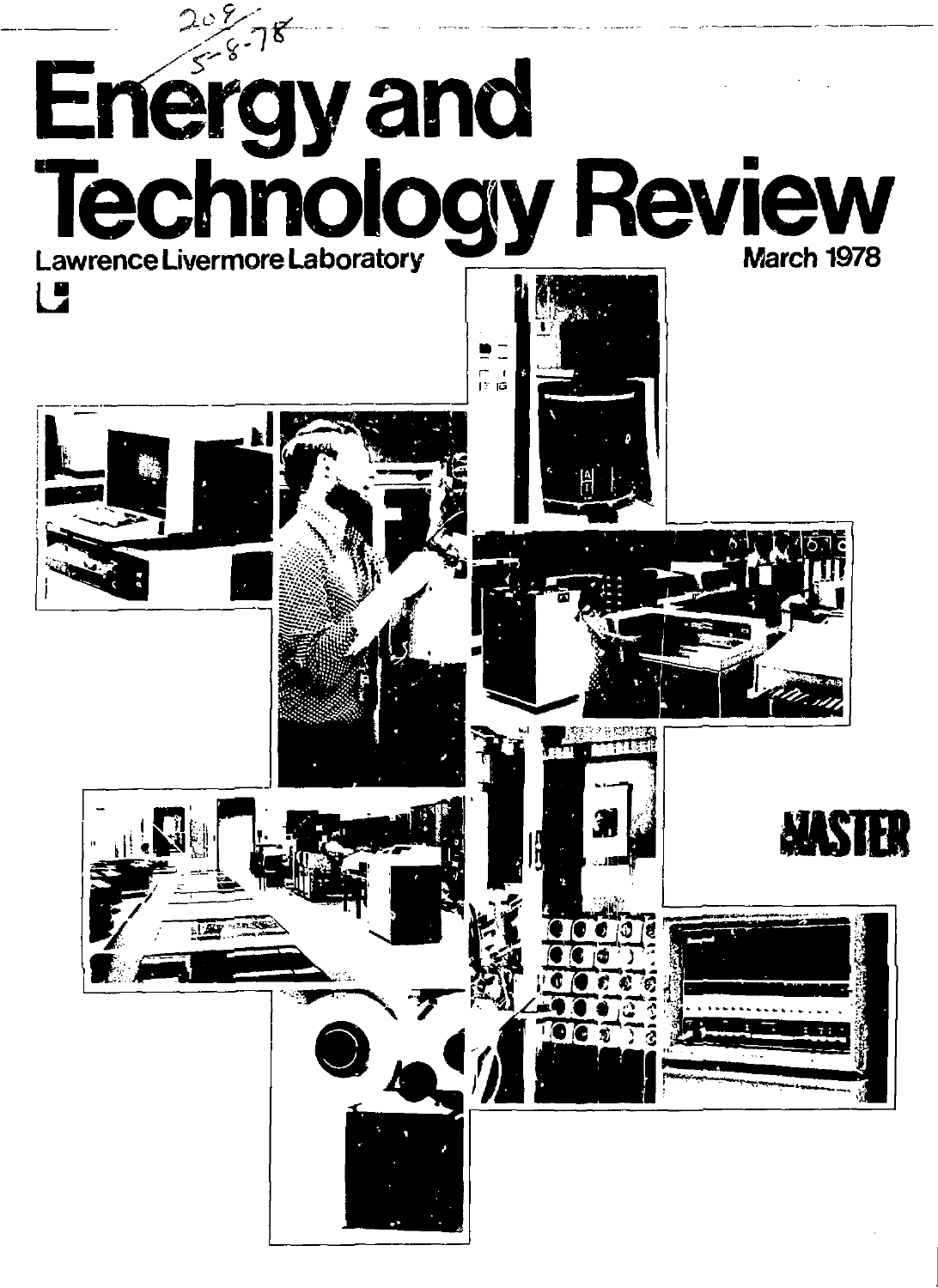

Photographic montage of Octopus, the Laboratory's interactive computing utility. Octopus is an exiensive network of computers, storage media, input/output devices, and communication channels that provides Laboratory personnel with computational services in their offices. The network is built around six large computers, four CDC 7600's and two STAR-100's, with numerous smaller computers carrying out a variety of processing tasks to support the main computers and other network services.

The major storage media include an IBM photodigital store and CDC 38500 mass storage facility—each capable of holding over one trillion bits—as well as some 40.000 magnetic tapes. Input/output devices range from keyboard terminals and video display monitors in users' offices to two Honeywell nonimpact printers that can print 18 000 lines per minute. Finally, a variety of communication channels—some moving information at tens of millions of bits per second—interconnect all facilities into a single ne' work of computing resources.

For a fuller description of Octopus and of its impact *on* research at LLL , see the article beginning on p. 1.

#### **THE COVER ABOUT THE JOURNAL**

The Lawrence Livcrmorc Laboratory is operated by the University of *California* for the United States Department of Energy. The Laboratory is one of two nuclear weapons design laboratories in the United Stales. Today nearly half of our effort is devoted to programs in magnetic and laser fusion energy, biomedical and environmental research, applied energy technology, and other research activities.

The *Energy and Technology Review* is published monthly to report on accomplishments in this energy and environmental research and on unclassified portions of the weapons program. A companion journal, the *Research Monthly,*  reports on weapons research and other classified programs. Selected titles from past issues of the *Energy and Technology Review* are listed opposite the inside back cover.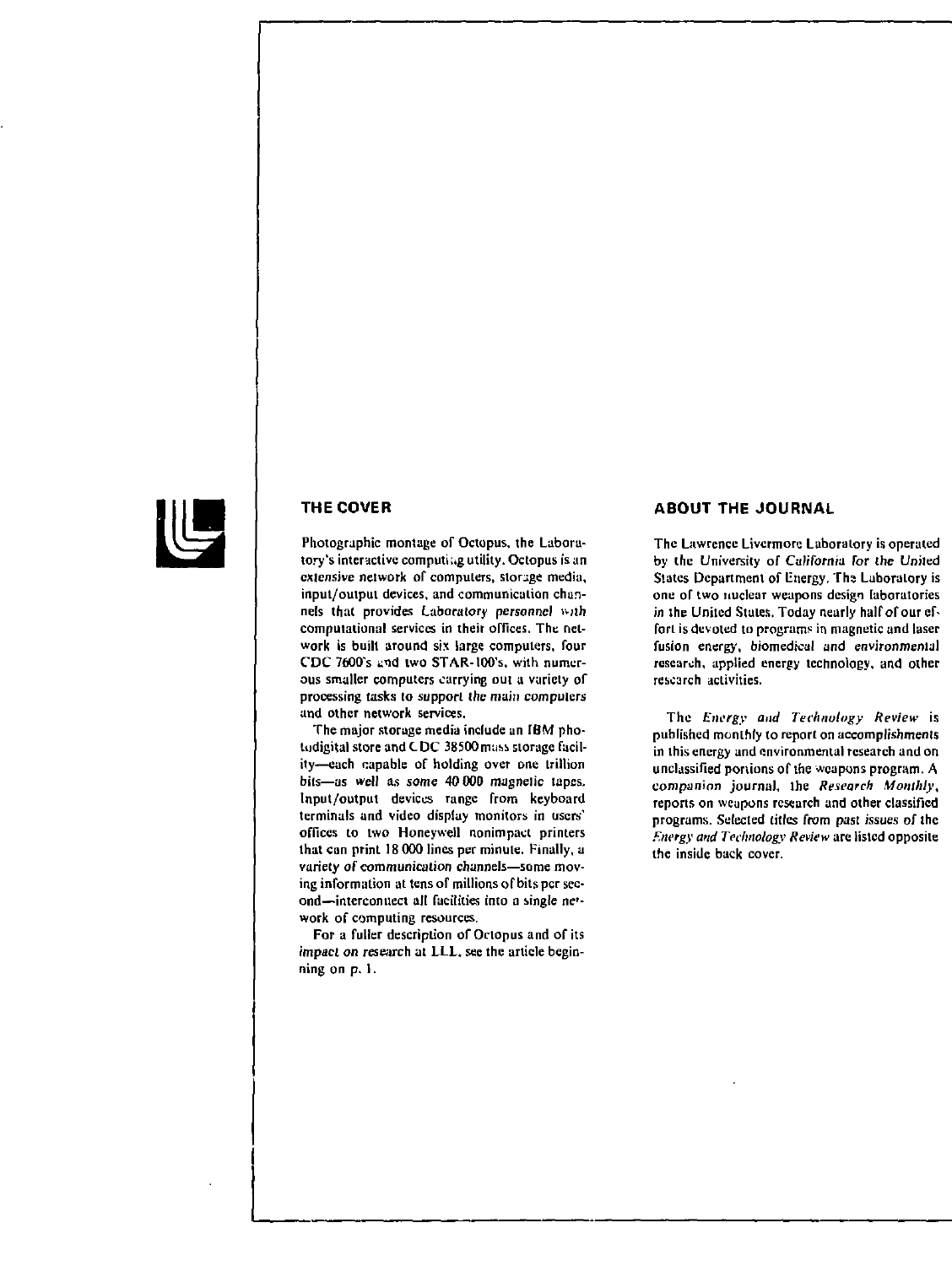UCRL-52000-78-3 Distribution Category UC-2

March 1978

jì.

1

10

16

# **Energy and<br>Technology Review** Lawrence Livermore Laboratory

Prepared for DOE under contract No. W-7405-Eng-48

Scientific Editor:

Henry D. Shay

**General Editors:** 

Richard B. Crawford Michael S. Genin Judyth K. Prono Jane T. Staehle

#### **BRIEF**

Mechanical Energy Storage Project.

#### **OCTOPUS: LLL'S COMPUTING UTILITY**

The Laboratory's Octopus network provides computational services to LLL personnel in their offices in much the same way that public utilities provide electricity and telephones.

#### **MAGNITUDE CORRECTIONS FOR ATTENUATION IN THE UPPER MANTLE**

We have developed a new procedure for determining seismic magnitudes to improve the accuracy of yield estimates for foreign nuclear tests.

#### **RTNS: A TOOL FOR STUDYING NEUTRON DAMAGE**

LLL scientists have developed the world's most intense 14-MeV neutron sources to aid our study of neutron-induced damage in fusion reactor materials. For four years we have used the RTNS-I: in the near future we will use the RTNS-II, a source eight times more intense.

-NOTICE This mport was perpared as an account of world and States nor the United States Department of rgy, nor any of their employees, nor any of their actors, subcontractors, or their employees, make ty, express or implied, or as mes any lega IV OF FROOM responsibility for the accuracy, co<br>em of any information, apparatus, saratus, nondura e za disclosed, or represents the are privately owned rights.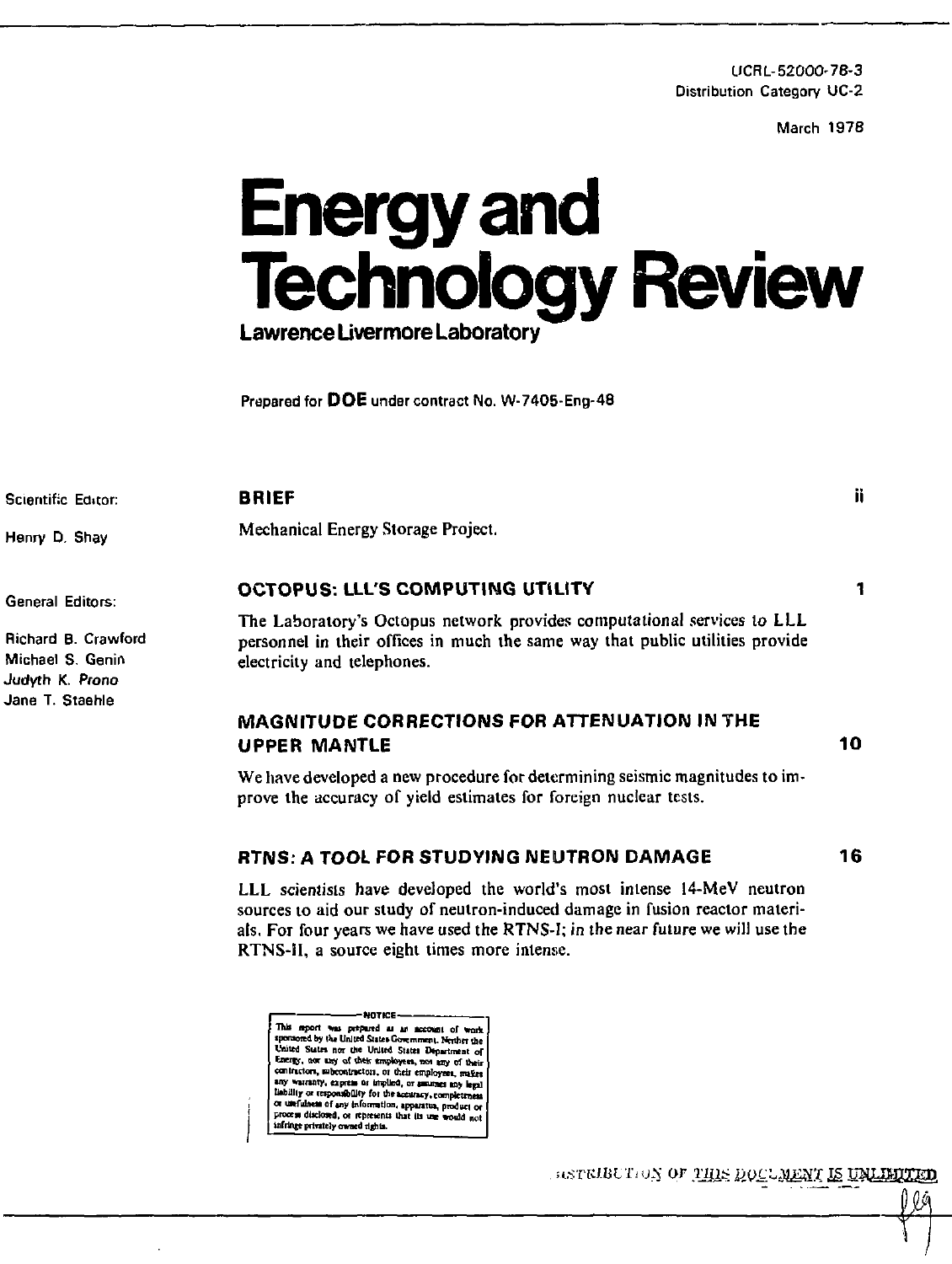#### **MECHANICAL ENERGY STORAGE PROJECT**

**In September 1977, the ERDA Division of Energy Storage Systems asked LLL to develop and evaluate the technology of mechanical energy-storage systems for application to electric and hybrid vehicles, and a new Laboratory program was initiated: the Electric and Hybrid Vehicle—Mechanical Energy-Storage Technology Project. The project supports the Electric and Hybrid Vehicle Act of 1976 and is expected to continue through FY 1982 with a total expenditure of nearly \$8 million.** 

**Sandia Laboratories is responsible for guiding component development. Our role is to develop and evaluate energy storage systems technology for applications to vehicles. We are currently in final negotiations with two major contractors, and at the end** *of* **March we sent out invitations for proposals to other prospective contractors for subsystem development. Although our primary responsibility is one of technical management, our effort complements other LLL projects such as those concerned with the characterization of composite materials, the design of flywheel rotors, and the assessment of transportation systems. (See the June 1976 and June 1977 issues of** *Energy and Technology Review—*  **UCRL-52000-76-6 and UCRL-52000-77-6-for** 

 $\ddot{\phantom{0}}$ 

**discussions of LLL work in transportation systems.)** 

**Including flywheels or other mechanical energystorage devices in electric and hybrid vehicles can enhance vehicle performance by improving acceleration, increasing range, and extending battery life. Because mechanical energy-storage systems can accept and deliver energy at very high rates, they can augment the battery during periods of high power demand. Current analyses indicate that the life-cycle cost of a vehicle may actually be reduced when a mechanical energy-storage unit is included in the drive train.** 

**Before mechanical energy-storage systems can find widespread application in vehicle systems, their efficiency will have to be improved. These improvements will include advances in flywheel rotor design and construction, in the effective use of lightweight fiber-composite materials, and in the technologies of bearings, seals, vacuum systems, and other components. Under the management of LLL and Sandia Laboratories, DOE's Energy Storage Technology program will guide development of these individual components and their integration into systems for use in electric and hybrid vehicles.** 

**Contact T. M. Barlow (422-6434) for further information on this subject.**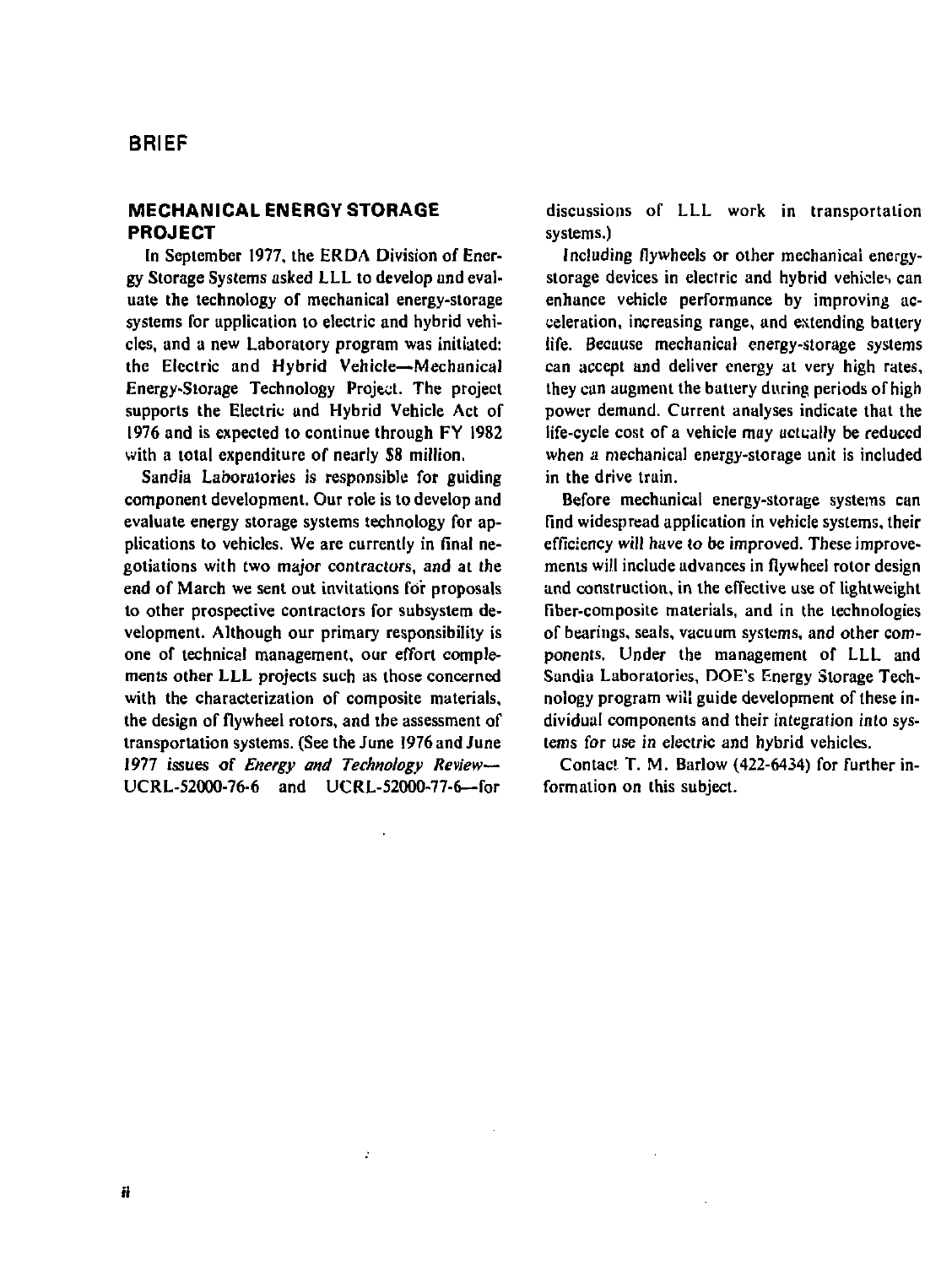## **Octopus: LLL's Computing Utility**

**The Laboratory's Octopus network constitutes one of the greatest concentrations of computing power in the worlil. This power derives from the network's organization as well as from the size and capability of its computers, storage media, input/output devices, and communication channels. Being in a network enables these facilities to work together to form a unified computing utility that is accessible on demand directly from the users' offices. This computing utility has made** a **major contribution to the pare of research and development at the Laboratory; what we now regard as an adequate rate of progress in our research could not be achieved without it.** 

LLL is only slightly younger than the modern digital computer, and our history is closely tied to that of the computer industry. We have always been a leader in applying computers to scientific activity and have one of the world's most extensive, up-todate computer installations.

This preeminence has come about primarily because of the needs of the Laboratory's principal program, nuclear weapons research, which has used detailed numerical simulations of physical processes as a partial substitute for experiments. This substitution must be partial because, unlike experiments, numerical simulations cannot discover the fundamental characteristics of matter and energy but can only determine the effects of known or extrapolated characteristics. To the extent that they can be used, however, simulations have several advantages over experiments:

 $\bullet$  T'ey can be carried out much more rapidly; an idea can be tested within a few hours, often within a few minutes, and there is no need for months of preparation involving hundreds of individuals and travel to remote sites.

• They are much less expensive.

• They create no concerns about safety, public health, environmental impact, or legal obligations.

Without the computer, advances in nuclear explosives technology would have been much slower, more costly, and more difficult.

Progress in technological fields other than nuclear explosives also requires extensive use of computers; our laser and magnetic fusion programs, for example, depend heavily on simulations, and other fields of energy research are not far behind. Thus no matter how the Laboratory's programs change in the future, the need for powerful computing facilities will remain and will grow.

#### **SOFTWARE DEVELOPMENT**

Computers are tools of the scientist's trade, but unlike other tools, proper hardware installation alone is not enough for their efficient operation. Software is also required: a set of basic computer programs supporting the user-generated programs, such as simulations.

As a rule, computer manufacturers sell software

*Contact John Fletcher (422-40351 for further information •• n this article.*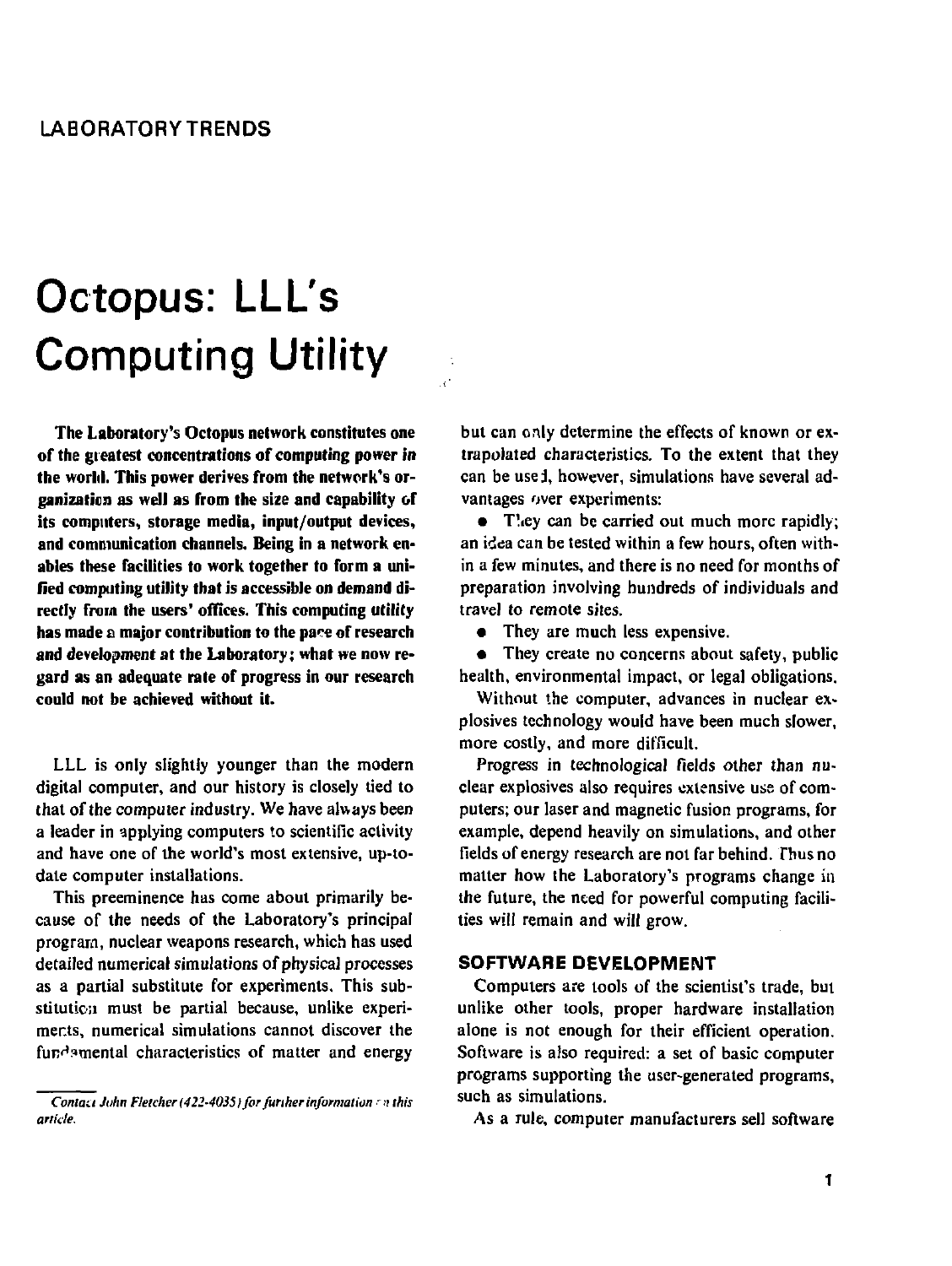along with their hardware, but their software is usually unsuitable for use at LLL. for several reasons. First, we often acquire a new computer model before the manufacturer has had time to develop complete software. Second, our needs differ from those of the financial institutions and other commercial enterprises that form the bulk of the manufacturers' customers and for whom their software is designed

Third, we prefer to keep the software of all our computers similar, so that our users are not burdened with learning an unnecessarily complex variety of computer behaviors; however, software from different manufacturers is seldom similar. Finally, manufacturers' software seldom satisfies our security requirements. Therefore, we have had to develop most of our own software and have acquired a staff



**Fig. 1 . The Octopus facilities are interconnected to form a single computing utility. In this simplified schematic representation, which includes equipment to be installed before 1980, each facility is color-coded to the service that it primarily supports. Red indicates processing—running simulations and other computer programs for the users. Yellow indicates storage—retaining information For a pe**riod of time. Blue indicates input/output—converting information between huggan-oriented and computer-oriented forms. The two ma**jor centralized devices here are the nonimpact printers (NIP) and computer-output-to-microfilm recorders (COM). Black indicates communication—transmitting information through the network. Most concentrators are DEC PDP-ll's: the remote computer concentrators are SEL 32/75's. Ostrich verifies all users\* combinations (that is, the secret word, known only to a user and Ostrich, that allows hint to accer; Octopus).**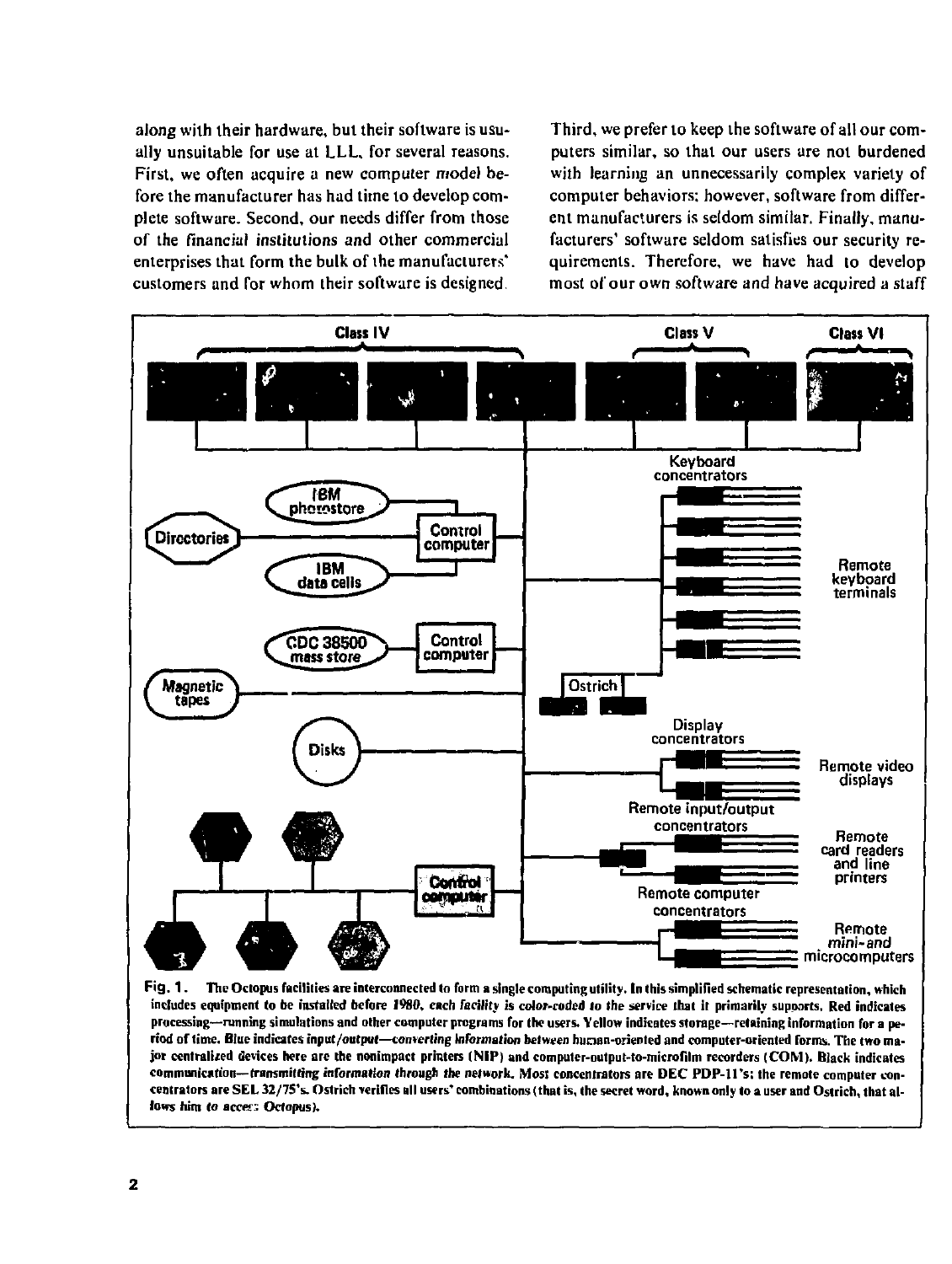of computer scientists to design and implement it. We also have a staff of engineers and technicians who design and build specialized hardware.

This staff of computing experts has enabled the Laboratory to be a leader, not only in scientific computer applications, but also in computer system design. To give our users the best possible service, useful new software concepts, whether invented here or elsewhere, are incorporated into our computers as quickly as possible, often years before they are generally available commercially.

Many of these advanced concepts are parts of one more encompassing idea, namely, that the Laboratory's computing resources shall constitute a single computing utility. This utility, called Octopus, delivers computational services directly into the users' offices, making computer access as convenient as turning on a light or placing a telephone call. Compared with public utilities, however, a computing utility like Octopus makes av<sup>-1-1</sup>ble to its customers—or users—a much greater variety of services. As shown in Fig. i, services can be conveniently divided into four majcr categories: processing, storage, input/outpui, ind communication.

#### **PROCESSING**

Processing is the transformation of data into a different, more useful form. In the case of the simulations carried out at the Laboratory, a description of the initial configuration of a physical entity or process is typically transformed, step by step, into a description of its later behavior and a summary of its characteristics. For example, a description of an explosive device at 'he moment of detonation is transformed into a history of the resulting explosion, including values, both total and as a function of time, for its various outputs (neutrons, electromagnetic radiation, etc.).

Processors can be classified in several ways. One is to divide them into micro-, mini-, midi-, and maxicomputers. These designations are relative, comparing computers in terms of their speed, storage capacity, and cost. Thus, today's maxicomputer is tomorrow's midicomputer, and so on. Over the years, computers have also been grouped

into classes of increasing capability. These designations are fixed, with new classes being added as more advanced computers are developed.

The earliest major computers had only the capability of today's minicomputers and fall into class I. Class II is typified by the IBM 7094 and CDC 3600, which today would be regarded as midicomputers. Class III includes the CDC 6600. Today's maxicomputers include the class IV CDC 7600 and the class V CDC STAR-100. Octopus includes four 7600's and two STAR-IOO's (Fig. 2). Each of these can perform 3 to 10 million arithmetic operations in one second. Except for maintenance, they operate 24 hours a day, every day of the year. Yet they cannot carry out all the computations LLL scientists would like to do; future plans call for acquiring still more powerful computers as they become available. Our next acquisition will be a class VI computer with performance in the range of 20 to 60 million arithmetic operations per second. We are also planning for class VII computers in the early 1980's.

Beginning with class V, we find the introduction of vector capability—the rapid processing of many successive data elements upon the execution of a single instruction. This is contrasted with the scalar processing of earlier classes, which involves only one, two, or three data elements per instruction. We also find that successive classes exhibit a growing degree of parallelism, which allows several computational activities to take place simultaneously within a single computer (Fig. 3).

The users' programs on the six major Octopus computers are not limited to simulations. They include programs for preparing input for simulations and editing their results, for generating documents, for developing new computer programs, and for most of the other processing tasks, both scientific and nonscientifie, required by our users. In addition to these maxicomputers, Octopus also includes numerous midi-, mini-, and microcomputers that carry out a variety of processing tasks in support of the maxicompulers and of the network's storage, input/ output, and communication services. In fact, every computational service requires a processor ti control it.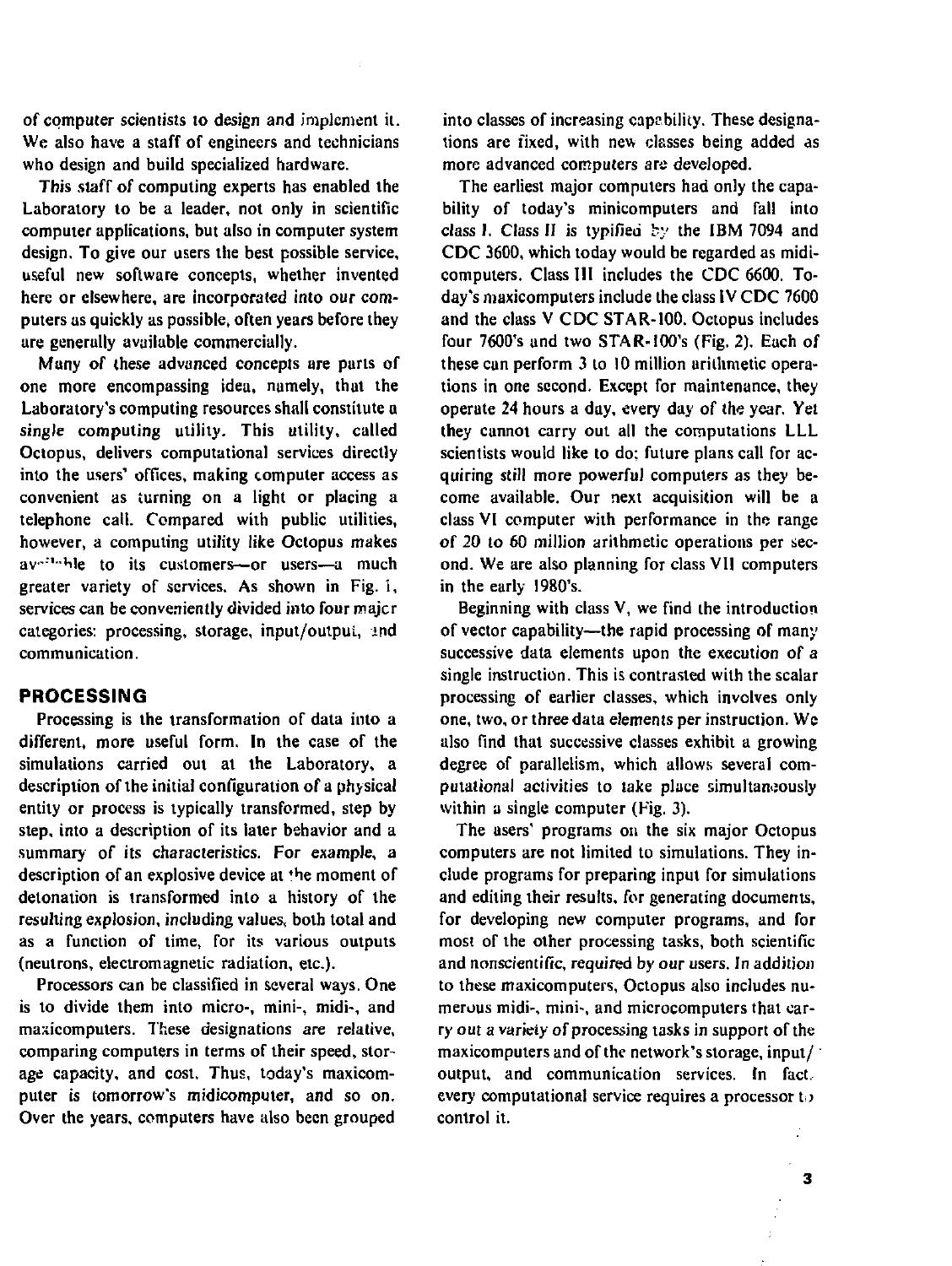

Fig. 2. One of the four Octopus CrH. 7600 computers with tape farm in the background.

#### **STORAGE**

Storage media retain information for a period of time so that it can be recalled on demand. Some storage devices-the main memories and magnetic disks of the various Octopus computers-directly support processing by holding initial, intermediate, and final values of compatations in progress. Similarly, other subrage devices directly support input output and communication services. However, there is a considerable need at 111 for nermanent storage that can hold a user's information for days. months, or even years until he needs it again. This need reflects the fact that scientific research and development is a cumulative activity.

Storage devices are measured in terms of bits, the fundamental unit of information. A bit is what can be stored in an elementary hardware component that has two states, on and off. About 35 million bits are needed to store the Bible in a computer.

While some permanent information in Octopus is stored on magnetic disks and other devices with ca-

pacities of np to several billion bits, the bulk of it is stored on about 40,000 magnetic tapes and on two devices, each holding (wer one trillion bits: the IBM photodigital store (photostore) and the recently acquired CDC 38500 mass storage facility. Including shelved film that has been removed from the photostore. Octopus currently stores about ten trillion bits, or the conivalent of one-third of a million Bibles.

I uture plans call for adding an automated facility to handle magnetic tanes, which must now be handcarried back and forth between a storage vault and the computers. At the same time, we will begin converting to a new high-density tape that can hold about a billion bits per tape-ten times the capacity of our present tapes. Further plans are to acquire still more storage capacity in the form of a single device holding at least ten trillion bits; such devices are expected to become available in the early 1980's.

Permanently stored information is logically divided into units called files. Files vary in size from a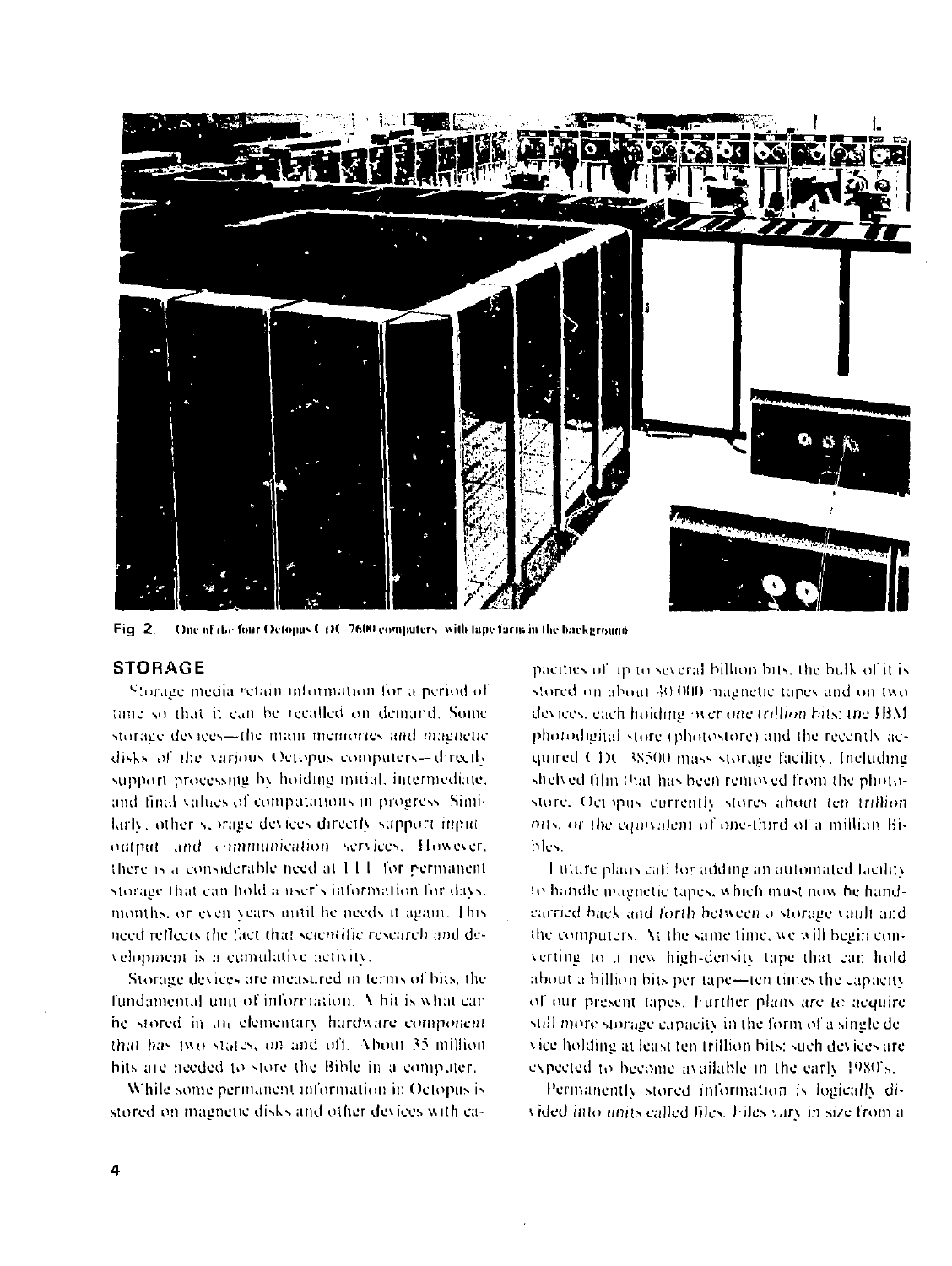

Fig. 3. History of large computers at 1.1 L. The color coding groups these computers by class: 1 blue, 11 green, III yellow, 1V orange, V red. The last letter in a computer designation is its 1.1.1, symbol. If the power of these computers is compared with that of the class IV CDC 7600 cassigned a value of 1), then the power of the class I computers would be about 10<sup>-3</sup>, class II would be 10<sup>-2</sup>, class III would be 10<sup>-2</sup>, and class V would be 2. In general, the total power of large computers at 1.1.1 approximately doubled every year through 1964 and has been doubling every four years since then. Of the large computers now at I ivermore, all are incorporated into the Octopus network except for the CDC 6600 G, which is part of a separate unclassified network, and the CDC "600 A, which is part of the National MEF Computer Center network coperated by LLL).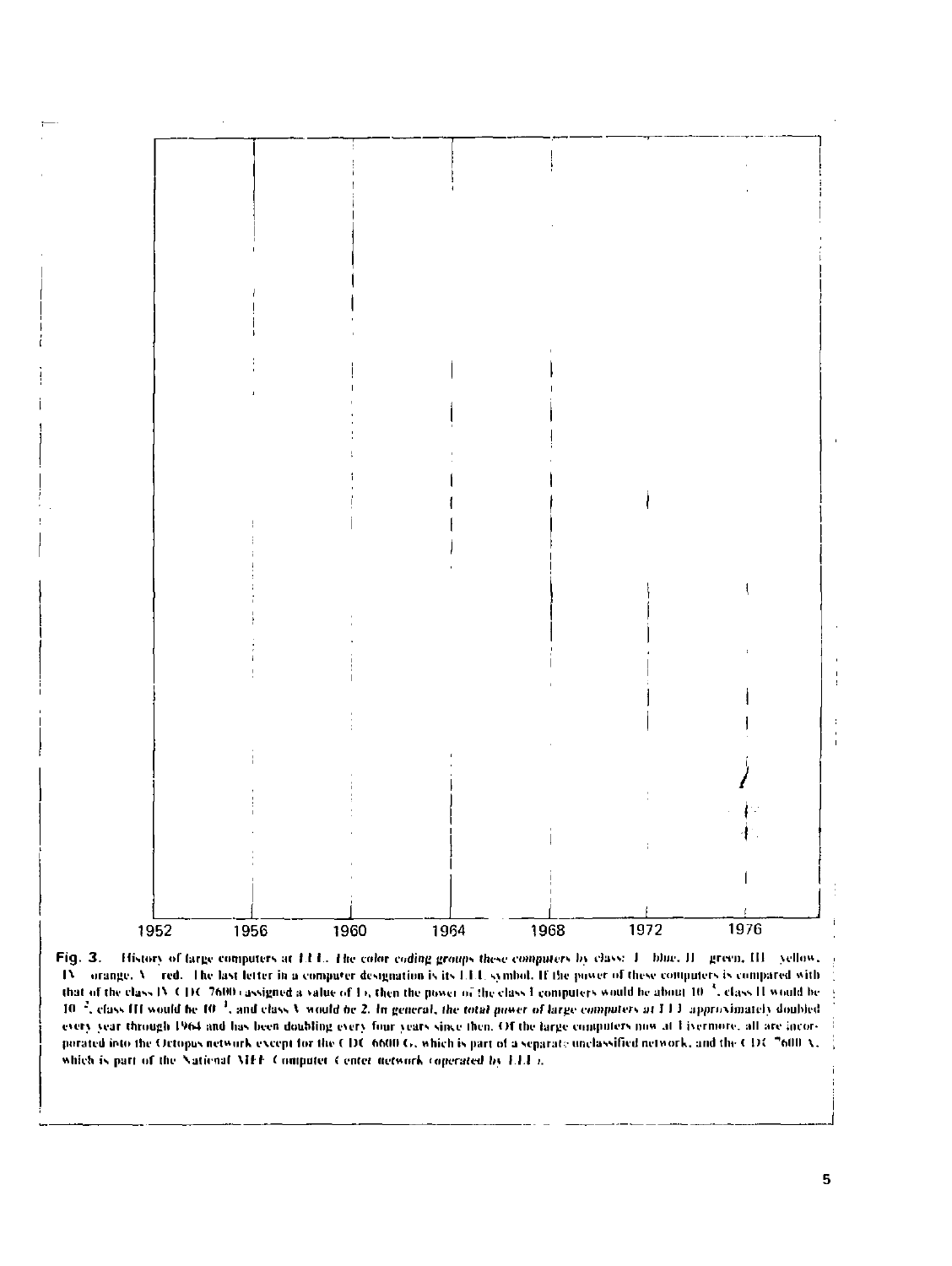**few bits to tens of millions of bits; the average at LL1. is about two million bits. Each file belongs to a user or is shared by a number of users. Public files (usually program files) are shared by all users. A user refers to a file by its name.** 

**The system used in Octopus for naming files stored on the large storage devices and for naming other permanent computing resources is based on directories, computerized records in the form of lists. Each entry in a directory list consists of two parts: a name and information that enables Octopus to uniquely identify and locate the resource denoted by that name. The user has no direct interest in the second part of an entry; all he needs to know is that giving the name enables Octopus to find the corresponding resource. (As used here,** *resource* **is defined as a body of information or an entity that can process, store, input/output, or communicate information.)** 

**A directory is itself a resource. The names in one directory may refer to other directories. Each user, starting at a particular directory that Octopus** 

**knows belongs to him, called his root directory, may give a succession of names leading from directory to directory and culminating in the name of the desired resource. The structure of directories named in other directories can be as simple or complex as the user desires (Fig. 4).** 

**Naming and locating resources through the use of directories has two important advantages. First, each user can categorize the files and other resources available to him in a way that he finds most**  convenient. For example, the names in his root di**rectory might refer to other directories, each associated with a project on which he works. The names in one of these project directories may refei to directories associated with phases of the project. The names in a phase directory might refer to files used during that phase, or the sequence might continue, involving more directories.** 

**The second advantage of directories is that users can share resources with as many oi as few other users as they desire. Sharing occurs whenever a succession of names starting in one user's root direc-**



**Fig. 4 . The Octopus directory structure enables each user to organize his computing resources in a convenient manner and to share them with others to the extent that he wishes. In this schematic, a directory is represented as a rectangle divided into smaller rectangles representing entries. Each entry contains a name that refers to the resource pointed to by the arrow from that entry. Resources other**  than directories (that is, files) are represented as circles. The structure shown here is purely hypothetical. The top directories are the **root directories of two users, color-coded here as blue and yellow. Green denotes their shared resources. Note that the same name may be repeated but not within a single directory, that a resource may have more than one name, and that closed loops may occur. (In a closed loop, a name starting In one directory eventually leads back to that directory. Here, for example, the sequence Up Triangle starting at the blue root directory refers to that same directory.) The resource marked with the asterisk is identified by the blue user**  with the sequence Right Dot, while the yellow user has two names for it, Hot Dot and Tepid Right.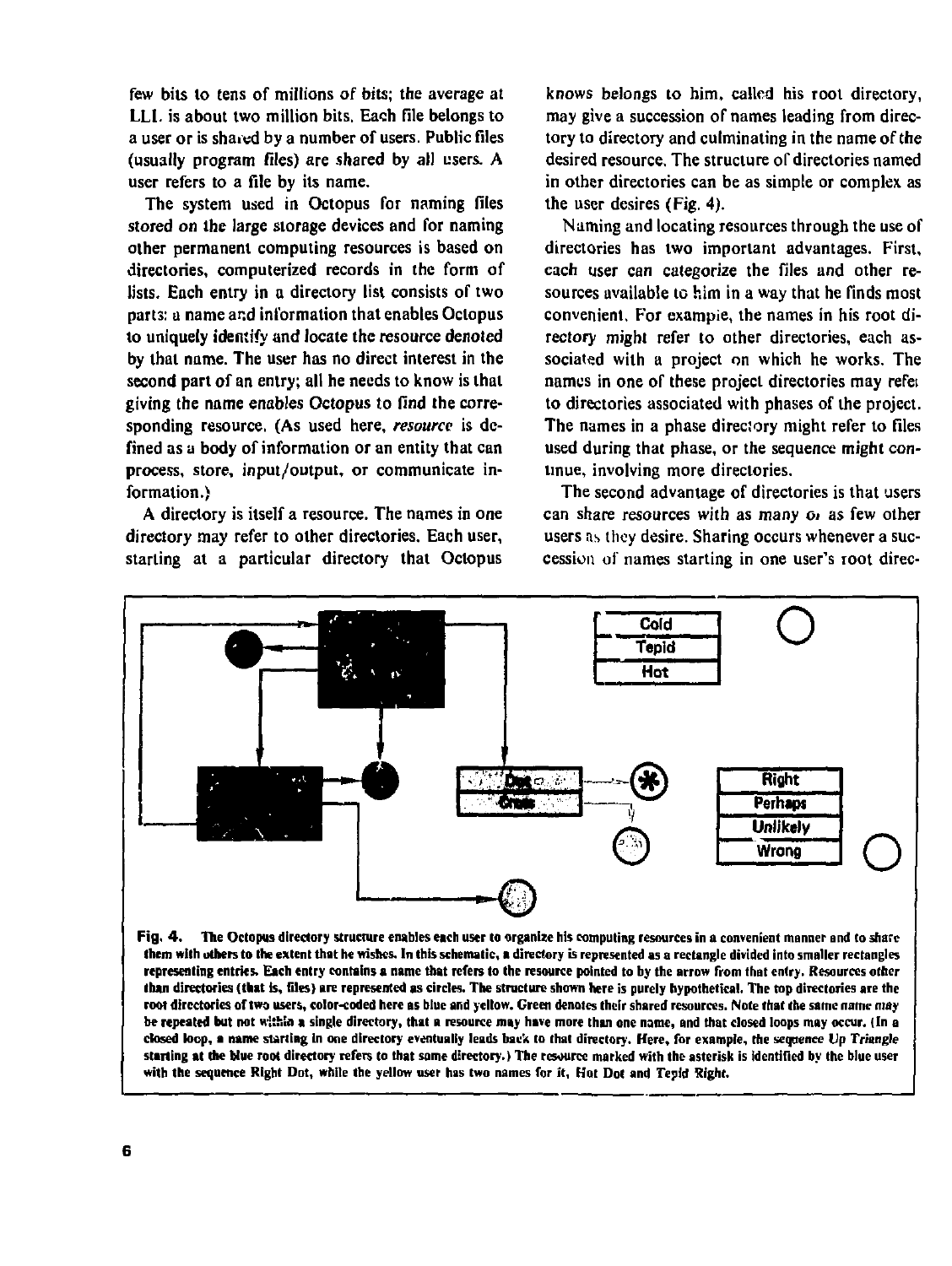**ton' locates the same resource as a succession of names starting in another's root directory. As shown in Fig. 4, users sharing a resource may give it different names.** 

**The directory system is also a valuable tool for carrying out an important duty of the Octopus utility, namely, guaranteeing the privacy of its users' files and other resources. Each user is permitted to access only those resources, whether private** *or*  **shared, located by a succession of names starting at his root directory. This requirement fulfills the need-to-know security requirement.** 

#### **INPUT/OUTPUT**

**Input/output devices translate information between the human world and the computer world. Input is generally much less voluminous than output. In fact, whenever it appears that a computer program is going to require a large amount of input, a second program is often written to generate that input from a compact description. Therefore, input into Octopus tends to be conventional: punched cards, keyboards, devices that can point to a location on a video display, and magnetic tapes (for information carried to Octopus from non-Octopus computers).** 

**For output, the Laboratory has two Honeywell nonimpact printers, each of which can print 18 000 lines per minute with 132 characters per line. Alternatively, they can print an equivalent number of pages of graphical output. We also have three Information International Inc. computer-output-tomicrofilm recorders that can output on microfiche, 35-mm film, and 105-mm film. The total output to both paper and film is currently about 10 million pages per month. This huge volume, like the volume of data stored in Octopus, is a natural consequence of the huge volume of computer processing that is going on.** 

**These high-capacity, centralized output devices are only part of our input/output capacity. Equally important are the lower capacity printers, card readers, paper tape devices, tape cassette devices, video displays, and keyboard terminals that are distributed around the Laboratory in or near the users' offices. It is these that help make Octopus into a**  **true utility, bringing computing service to the user where he works.** 

**Currently, the Laboratory has about 1300 teletypewriters and other keyboard terminals, many with paper tape oi magnetic tape cassette devices, and about 1000 video display monitors. Most are in users' offices. We also have 30 to 40 card reader/ line printer stations throughout the Laboratory.** 

**Obviously, all output is not examined in detail. A large amount of it is kept as insurance, to be examined more closely only if the overall results require a. In general, a user will scan quickly through tens or even hundreds of pages of closely spaced columns of numbers that summarize the history of a physical process, looking for behavior patterns that characterize its interesting parts. When he finds them, he may then take note of a few of the tabulated values and discard or file the rest of the output. A great help in this process are presentation methods that are more compact and more readily grasped by the human mind.** 

**Consequently, increasing emphasis is being placed on graphical and picture output instead of tables of numerical values, on color instead of black and white, on texture and shading instead of line drawings, on motion pictures instead of stills. All these techniques concentrate information so that it can be quickly assimilated, and they are all included in our plans for new output devices that print on both film and paper or that display on video monitors. Video displays are particularly valuable in that they provide a medium for immediately viewing the output from computations without waiting for the slower hardcopy devices.** 

#### **COMMUNICATION**

**Octopus is a network: all its facilities are bound together with communication channels into a single**  web of computing *resources*. It is this interconnec**tion that makes Octopus a utility and not just an unusually large concentration of computing power.** 

**Interconnection brings several benefits. All the network's resources can be accessed and controlled from a terminal in the user's office, although each user can access only those resources to which he has a right. The resources of the network can also be**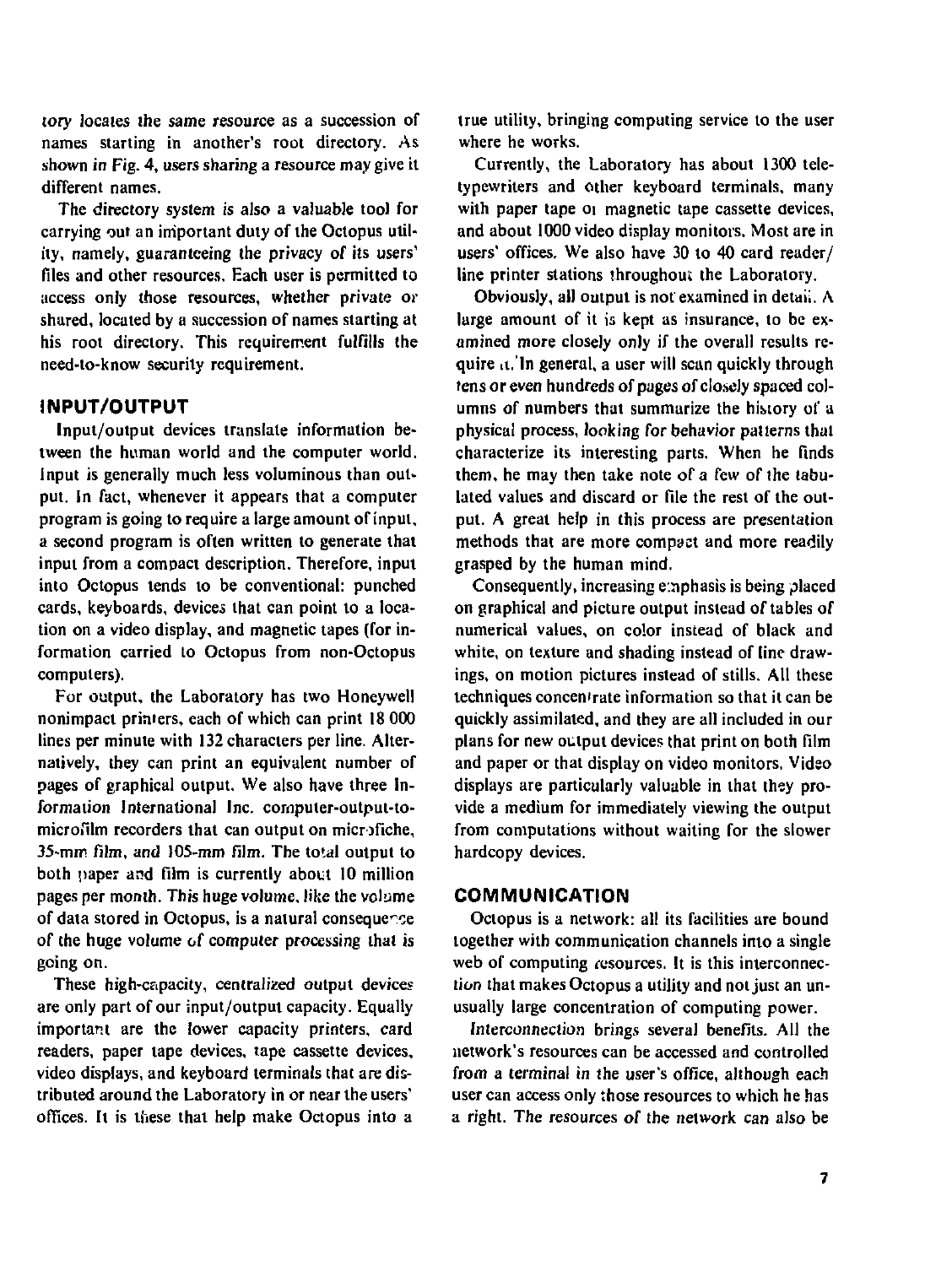**used together in various ways, each becoming more useful because of the synergistic effects of interacting with other resources. Computational activities involving several devices, such as fetching data from storage, using it in a computation on a processor, and then outputting the results on a printer, become one, smoothly flowing process rather than a succession of steps punctuated by manual intervention. Finally, all the stored information forms one vast data base that can be readily shared as permitted.** 

**Each facility in Octopus is not directly connected to every other facility; information communicated from one computer to another may have to move through a succession of intermediate computers. The communication channels between the facilities are varied. The channels presently connecting the large, centrally located facilities to one another move information at up to tens of millions of bits per second, but each channel connects only two facilities. We are also installing the Network Systems Corp. Hypershannel, which will interconnect many facilities, with sophisticated hardware and software techniques smoothly interleaving transmissions between differing pairs of facilities as they contend for the shared channel. Channels between the central portion of the network and remote facilities in or near the users' offices include both simple pairs of wires and coaxial cables.** 

**An important new development is starting to take place in regard to remote facilities. No longer do they consist solely of input/output devices such as keyboard terminals and printers. The rapidly falling cost of mini- and microcomputers and their associated peripheral gear now makes it economical to have processing and storage capability in some of the users' offices. This trend is a natural evolution of Octopus and is expected to continue. That is, some of the computing resources available to a user in his office are in fact located in his office. Others, because of their size and cost or because, as with stored data, of the benefits of sharing, are available from the central part of the network over communication channels. The network also provides a means for the computers in users' offices to communicate with one another.** 

**Interfaces to Octopus especially tailored for re-**

**mote minicomputers are now being developed to supplement those tailored to input/output terminals. When they are in place, we expect that a majority of the Laboratory's minicomputers, which now number about 250, will become attached to the network. A few dozen are already connected and perform a wide variety of functions. Some, for example, transmit experimental digital data directly to the Octopus network without intermediate input/ output devices. Others monitor the progress of long simulations and regulate allocation of computer time within a group.** 

#### **NETWORK CAPABILITY**

**The kind of computing activity that Octopus makes available to its users may be illustrated by the following account of a fictional but not atypical user.** 

**An applications programmer has just received a telephoned complaint that the STRAIN code (computer program) for calculating the distortion of stressed mechanical parts is giving unreasonable answers to certain problems. The programmer, who is responsible for maintaining STRAIN, is asked to fix the bug (error) in the code. The caller states that he has given the programmer a file called TEST-DATA containing a set of input parameters for one of the problems giving difficulty. As soon as he hangs up, the programmer begins typing at his keyboard terminal. His first entry is an identification line that indicates which major computer is to be used and identifies the programmer to the system. It includes a combination, a secret word known only to the programmer and to Ostrich, a special computer in Octopus that verifies combinations. The combination is checked by Ostrich and found to be correct; Octopus is then certain with whom it is dealing, and therefore permits the programmer to access his root directory.** 

**Our programmer asks that the file TESTDATA be copied from the photostore to the computer he is using. The full name that he gives for the file includes the name of a special directory in which are listed all computing resources given to him by others. The file containing the STRAIN code is also fetched from photostore.**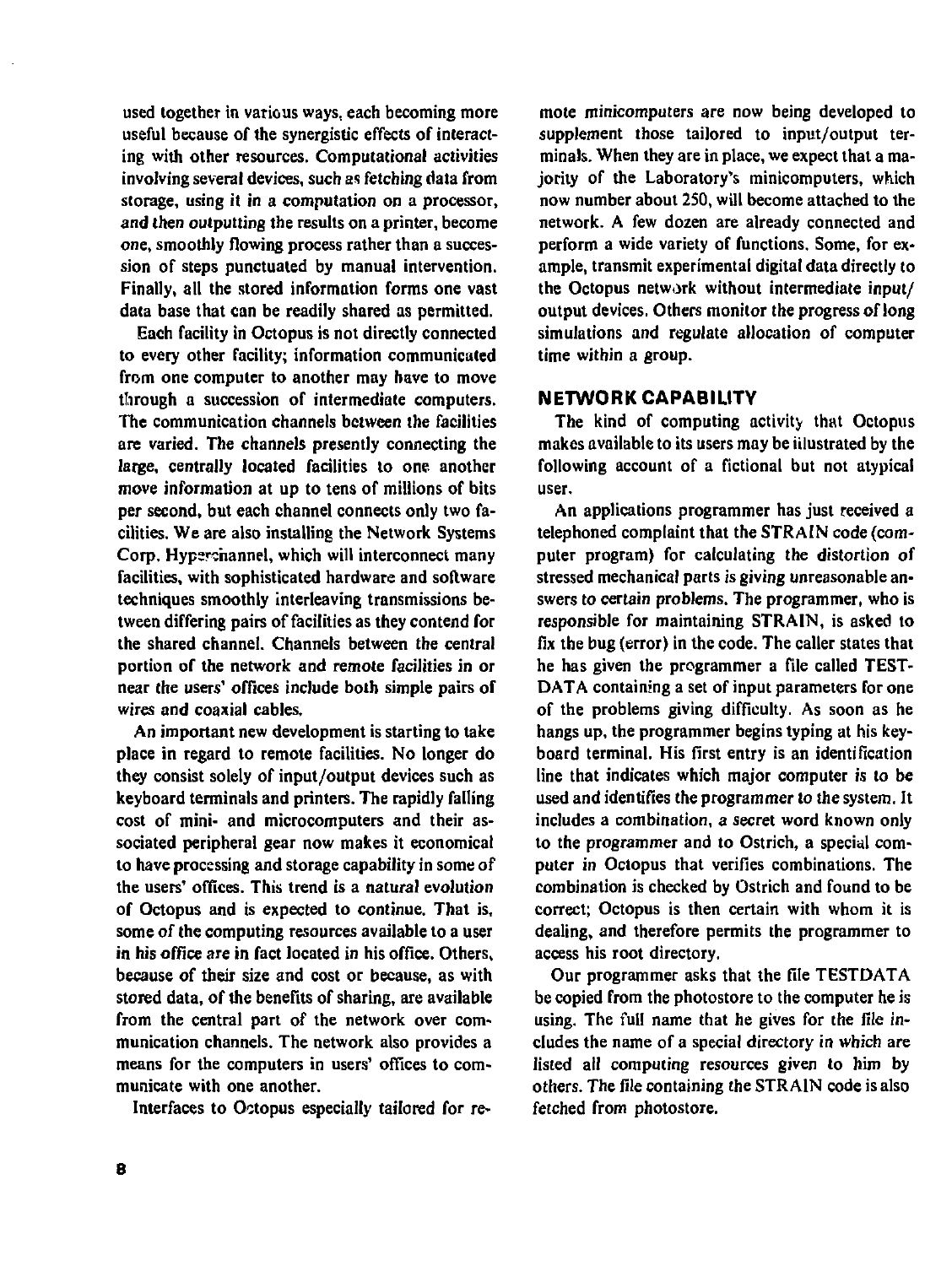**The programmer then executes STRAIN with TESTDATA as input. He asks that the output file be displayed in graphical form on the video screen in front of him. The caller was right: the distortion of the displayed shape for the part is counter to the direction of the applied stress. The programmer invokes an editing program and uses it to modify some of the data in TESTDATA, runs STRAIN using the modified input, and examines the results on his video display. He does this several times. Within a few minutes, he has seen enough examples of the aberrant behavior of STRAIN that he can speculate where the trouble is in the program.** 

**He now uses another editing program, one designed not for examining data files but specifically suited to programs written in the FORTRAN language used to write STRAIN. He commands the editor to display the program listing of one of STRAIN'S subroutines. The subroutine is several**  pages long, and he must ask for a few of them in **succession before he sees the one he wants. Shortly he sees that the minus sign has been omitted from a parameter that is used only when the stressed part is asymmetrical. Apparently computations involving such unusual parts have never been done before and were overlooked when the code was tested.** 

**The programmer corrects the bug using the editor and then calls on the FORTRAN compiler (language processor) to generate a new version of**  **STRAIN. He executes the new code with TEST-DATA as input and views the result, which is now properly shaped. After he runs several more test cases, the new code (both the source version written in FORTRAN ano the executable version generated by the compiler) are sent to the photostore. The executable version replaces the faulty previous version as a public file. The new STRAIN listing is sent to a printer located down the hall from the programmer; he will pick it up the next time he goes out. He types a BYE line to terminate his session with Octopus and telephones to tell the person who made the complaint that the bug is fixed. About an hour has passed.** 

**Although this example is ficl'onal, it illustrates a basic truth: the interactive computing possible with a computer utility like Octopus greatly reduces the turnaround time (the time between the submission of a problem and the return of the result) for many computing activities. This creates the possibility of quickly shifting between computing and thinking, so that there is a man-machine symbiosis that is much more productive than if they must act separately.** 

*Key Words: computers: multiple access computer system: Octopus:*  Octopus system-design: time-sharing.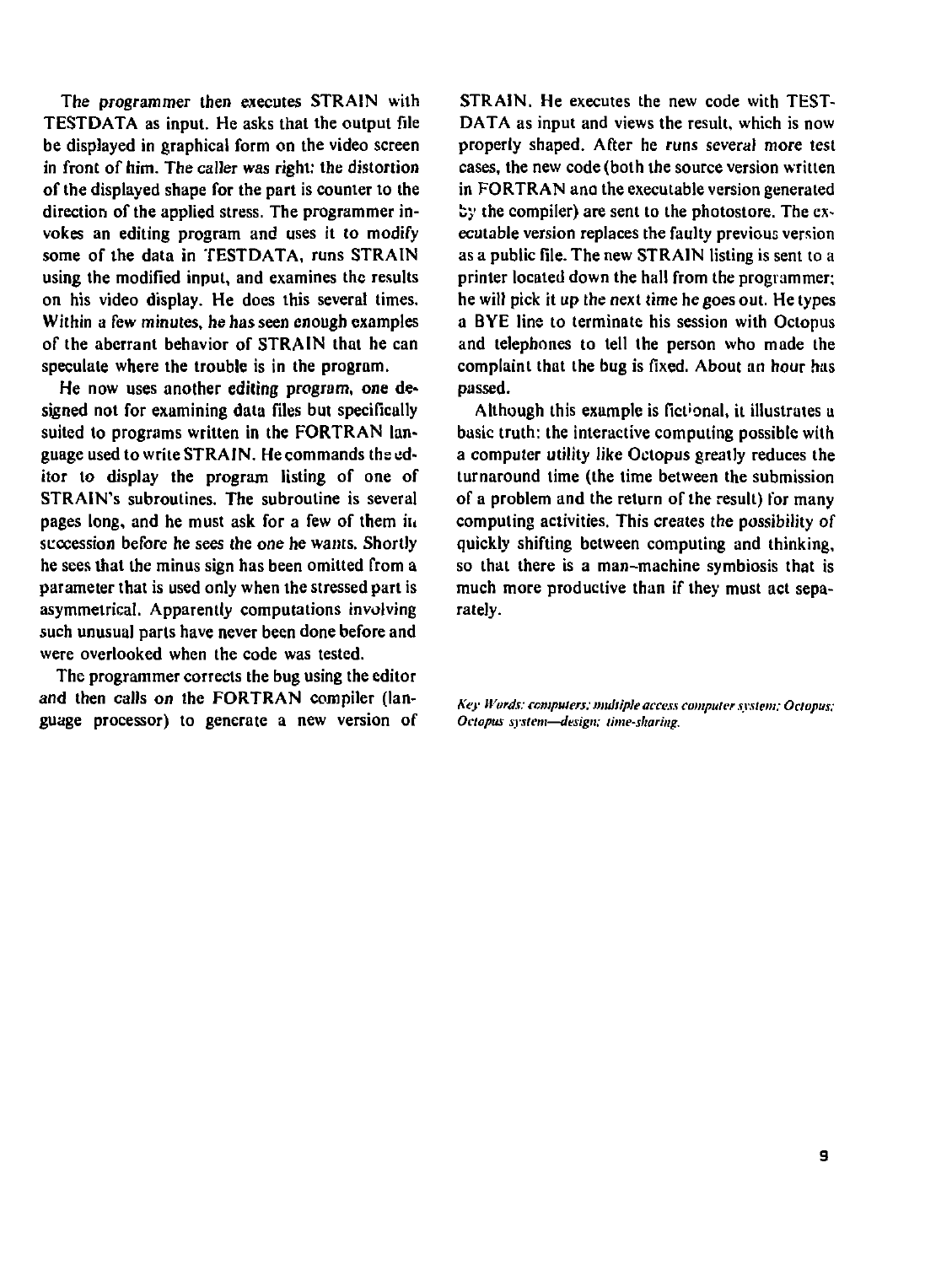### Magnitude Corrections for Attenuation in the Upper Mantle

**Since 1969, a consistent discrepancy in seismic magnitudes of nuclear detonations at NTS compared with magnitudes of detonations elsewhere in the world has been observed. This discrepancy can be explained in terms of a relatively high seismic attenuation for compressions! waves in the upper mantle beneath** *t!<e*  **NTS and in certain other locations. We have developed a correction for this attenuation based on a relationship between the velocity of compressional waves at the top of the earth's mantle (just beneath the Mohorovicic discontinuity) and the seismic attenuation further down in the upper mantle. Our new definition of body-wave magnitude includes corrections for attenuation in the upper mantle at both ends of the teleseismic body-wave path. These corrections bring the NTS observations into line with measurements of foreign events, and they enable us to make more reliable estimates of yields of underground nuclear explosions, wherever the explosion occurs.** 

Under the Threshold Test Ban Treaty (TTBT), both the U.S. and the U.S.S.R. agree to limit the yields of their underground nuclear tests to 150 kt (630 TJ).They also agreed to use "national technical means" for verifying each other's compliance. In practice, this means relying on seismic measurements for our yield estimates.

Seismic monitoring for the TTBT includes detec-

tion, location and identification of seismic events, and (for events identified as explosions) yield estimation. One method for distinguishing explosions from other seismic events is the  $m_h M_s$  discriminant (see box on page 11). This discriminant is based on the observation that, for a given value of the surface-wave magnitude,  $M<sub>s</sub>$ , the value of the bodywave magnitude,  $m_h$ , is generally one or two units greater for explosions than it is for earthquakes.

In analyzing *ntb:M<sup>s</sup>* plots, seismologists first noted in 1969 that the  $m_b$ *M*<sub>s</sub> data for explosions m the Western United States are anomalous with respect to data for the Aleutians and the U.S.S.R.<sup>1</sup> The anomaly, which has been frequently confirmed, could be ascribed to unusually high  $M_s$  values, unusually low  $m<sub>b</sub>$  values, or a combination of the two effects.

An illustration of this anomaly appears in Fig. 1. This chart presents the correlation between  $M_s$  and *mb* for 28 U.S. events, 26 of which were at NTS, and 28 Soviet events, 22 of which were at the principal test sites in Kazakhstan (20) and Novaya Zemlya (2). The data fall clearly into two groups with widely diverging slopes.

One proposed explanation for the anomaly is that the release of tectonic strain (strain caused by distortions in the earth's crust) accompanying the explosions at NTS produces the enhanced  $M_s$  values. The available evidence does not support this explanation, since tectonic strain release alone is insufficient to account for the anomalous *mb:M<sup>s</sup>* relation.

*Contacl Donald L. Springer 1422-39141 for further information*  on this article.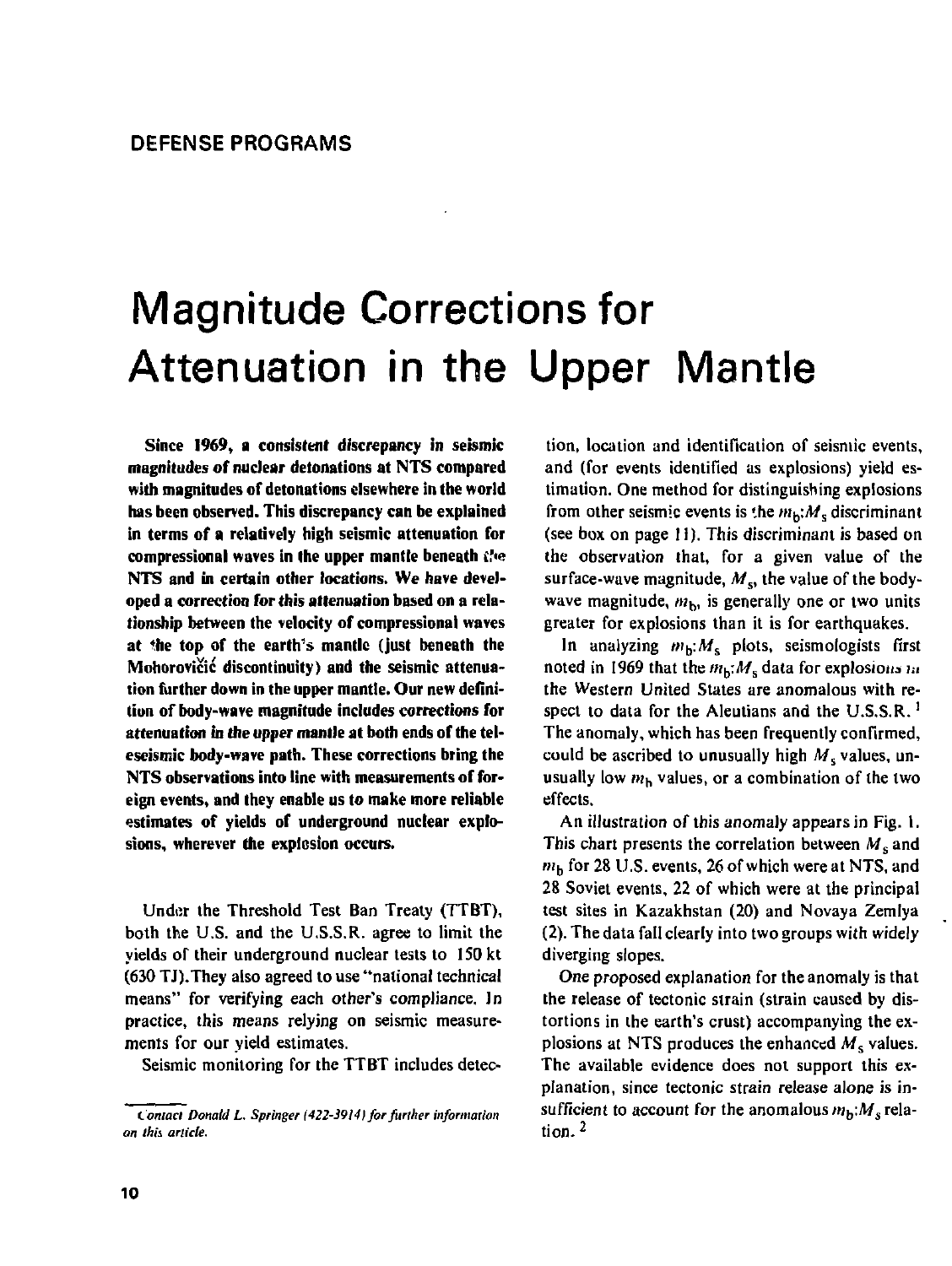#### **SEISMIC MAGNITUDE DETERMINATION**

**Seismic magnitude is an empirical measure of the strength of a seismic event, either an earthquake or an explosion. It is defined by an equation of the form** 

 $m = a + \log_{10}(A/T) + B(\Delta)$ ,

where  $m =$  **magnitude,**  $a =$  **empirical constant,**  $A =$  **signal amplitude,**  $T =$  **signal period,** and  $B =$ empirical function of  $\Delta$ , the epicentral distance between source and receiver.

**Two types of waves are of major importance in teleseismic (more than 2 000-km) monitoring of explosions and earthquakes: the P or body wave, a compressional wave that travels through the body of the earth, and the Rayleigh wave, a wave that propagates along the surface of the earth. We deter**mine the body-wave magnitude,  $m_b$ , by measuring the amplitude of the P wave, and the surface-wave **magnitude, A/<sup>s</sup> . by measuring the amplitude of the Rayleigh wave. The** *m\,:M<sup>s</sup>*  **discriminant, used to distinguish between explosions and natural earthquakes, is the relation between these two magnitudes.** 

**In correcting magnitudes for attenuation in the upper mantle, we distinguish two types of P waves. One is the P<sub>n</sub> wave that is generated by shallow events in the crust and is refracted just below the Mohorovicic discontinuity between the crust and the mantle. We have discovered that the velocity of this wave appears to be an indicator of the seismic absorption conditions at greater depths in the upper mantle, and we can use it in estimating attenuation coefficients for subsequent events in the same region.** 

**The teleseismic P wave, on the other hand, penetrates hundreds of kilometres into the mantle before it is refracted back up to the surface thousands of kilometres from the source. The attenuation deeper in the mantle is much less than that in the upper mantle near the Mohorovicic discontinuity. Hence, a teleseismic P wave is subjected to the greatest atunuation only as it propagates through the shallow portions of the mantle.** 

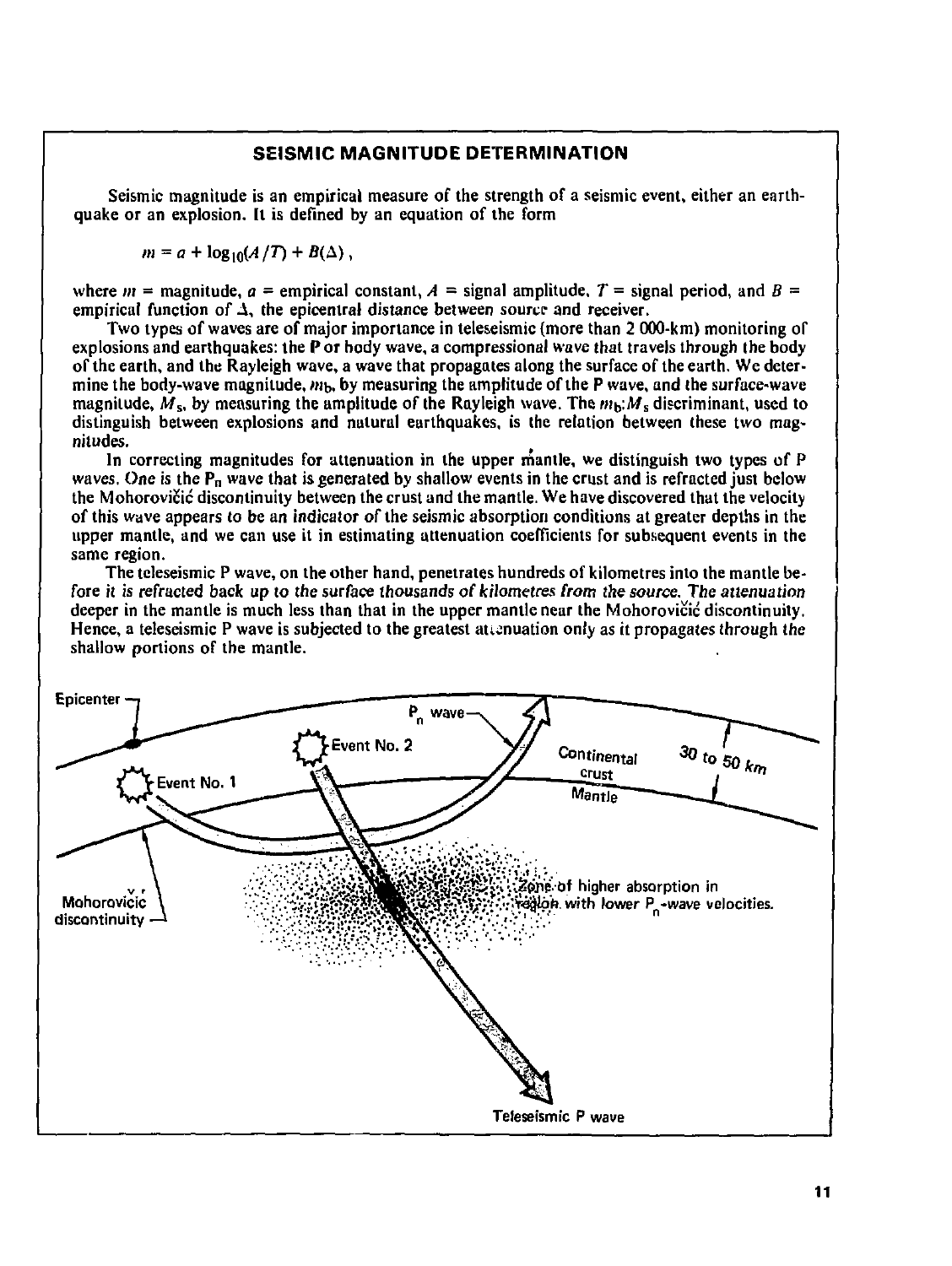

Fig. 1. A plot of surface-wave magnitude, M., vs the conventionally defined body-wave magnitude, m., for 56 different explosions, equally divided between U.S. and Soviet shots (of which 26 were at NTS, 20 at the Soviet proving ground at Kazakhstan, and 2 at Novaya Zerdya in the Arctic Ocean). The data clearly fall into two categories, with the NTS explosions in one group and the Soviet explosions in another. Anomalous attenuation of the body waves in the upper mantle beneath NTS appears to account for most of the difference between the two sets of data.

Another explanation, for which considerable seismic evidence exists,  $3$  is that there is unusually high body-wave attenuation in the upper mantle beneath the Western United States, depressing the  $m<sub>b</sub>$  values for NTS explosions. If we assume that this is the case, we can formulate correction factors that compensate for the attenuation, bringing the NTS data into line with data from the rest of the world, <sup>4</sup> In this article we examine the evidence for this explanation, develop a body-wave magnitude definition that corrects for regional variations in attenuation, and apply this correction to seismic data for a worldwide set of explosions.

#### **EVIDENCE FOR REGIONAL VARIATIONS** OF ATTENUATION IN THE UPPER **MANTLE**

Many studies of the amplitudes and frequencies of body waves have detected anomalously high s<sup>o</sup> nic-wave absorption in the upper mantle in the W stern United States.<sup>5</sup> These studies consistently report higher attenuation in the Western United States than in the Eastern, sometimes by a factor of

three. There also appears to be a correlation between the unusual attenuation and observed patterns of P- and S-wave slowing (late arrival times). upper-mantle electrical conductivity, and heat  $10w<sup>6</sup>$ 

Regional variations in upper-mantle absorption are also found elsewhere, as in the Baikal Rift region and the transitional zone between Asia and the Pacific Ocean. Like the Western United States, these two regions have a thin crust, high heat flow, high electrical conductivity, low density, and low seismic velocities in the upper mantle.

We explored the interrelations among some of these parameters and found a useful empirical relation between seismic velocity and seismic attenuation. This is illustrated in Fig. 2, a composite plot that presents curves of body-wave-magnitude residuals (the deviations of specific body-wave magnitude measurements from the average) and of average attenuation factors versus P<sub>n</sub>-wave velocity and P-wave velocity, respectively. Note that there is a sudden change in each of these curves at a velocity of 8.1 km/s. Thus, although the reasons for the correlation between  $P_n$ -wave and P-wave velocities and body-wave attenuation are unknown (in the sense that we are unable to calculate the effect from first principles), we have strong evidence that such a correlation does exist, that there are regional variations in body-wave attenuation, and that we can use the measurable variations in  $P_n$ -wave velocity to estimate the rate of attenuation.

#### **CORRECTION METHOD**

Our first step in applying this new correction technique was to formulate a new definition of body-wave magnitude, designated  $m<sub>O</sub>$  to distinguish it from the standard body-wave magnitude,  $m<sub>b</sub>$ . The corrected body-wave magnitude is defined by the equation

$$
m_{\rm O} = m_{\rm h} + RC + SC + DC
$$
.

In this expression  $RC$  is the correction for attenuation in the upper mantle at the receiver end of the wave path, SC is the similar correction for attenuation near the source of the disturbance, and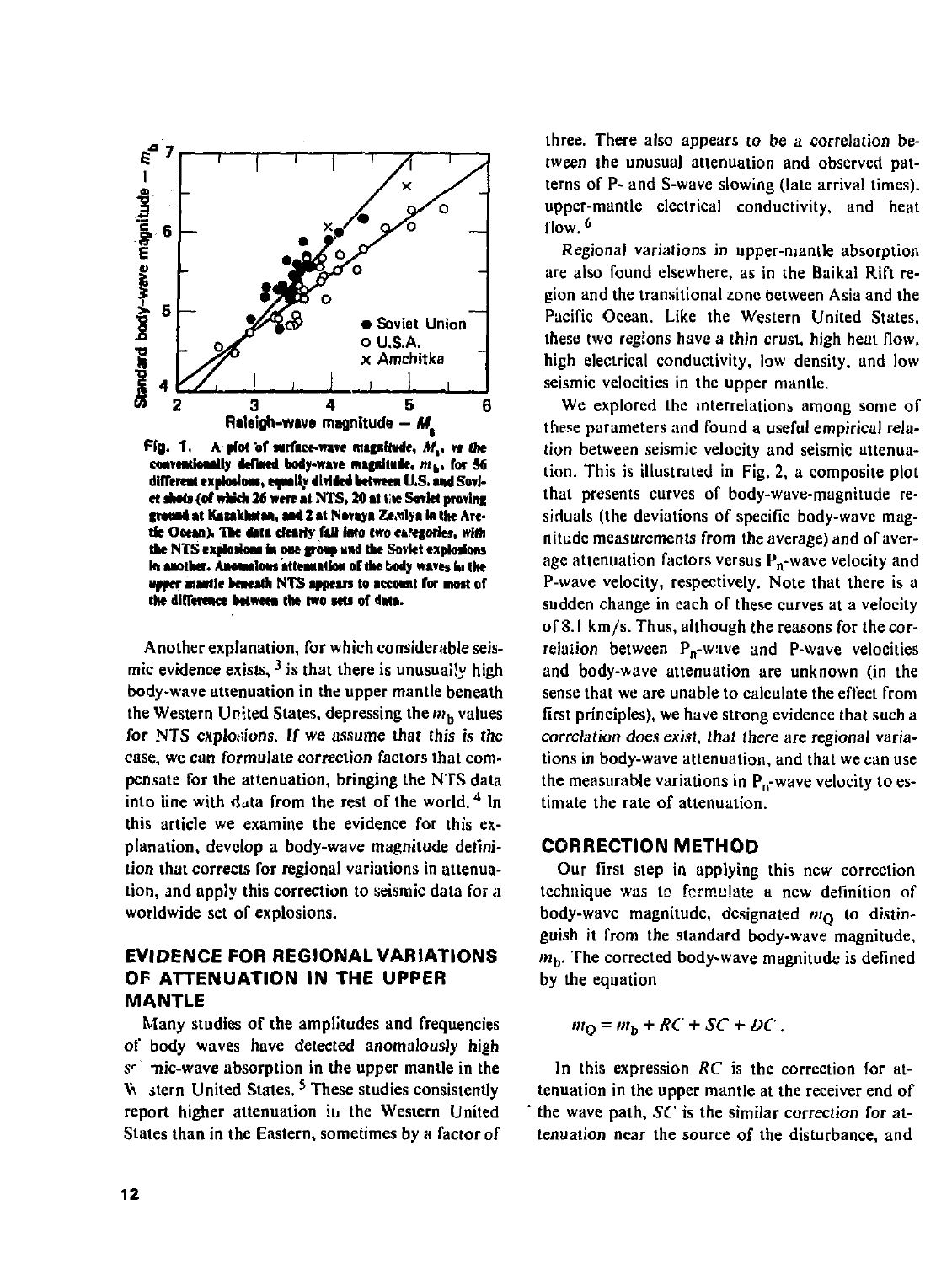*DC* is the correction for the depth of the source. Separating the correction into parts serves to emphasize that the values of the correction terms are different in different parts of the world and for different depths of the source. The attenuation is also greatest in the upper mantle and negligible over most of the deep portion of the wave path—hence the separate corrections at the source and receiver ends of the path.

Ideally, the b isic datum needed for calculating each of these correction terms is the value of the specific dissipation factor,  $Q_{\alpha}$ , at every point in the wave path. This ideal is unattainable: in fact even average dissipation factors,  $\overline{Q}_a$ , are unavailable for much of the world. Our new correlation between  $P_{n-}$ wave velocity and upper-mantle attenuation enabled us to estimate  $\overline{Q}_n$  for many additional regions. We limited our data set to recordings of events for which we could estimate  $\overline{Q}_n$  at both the source and the receiver ends of the path.

To derive profiles of  $Q_\alpha$  vs depth, we used various published profiles of P-wave velocity vs depth for different parts of the world and for the world average, together with the curve in Fig. 2. Step-by-slep calculations of the attenuation down to 700 km into the mantle produced values for  $\overline{Q}_{\alpha}$  of 800 for shield and stable-platform areas (most of the continental areas including the Eastern United States) and of 275 for the Basin and Range Province where NTS is located. (Note that a larger value of  $Q_{\alpha}$  corresponds to a lower attenuation.  $Q_{\alpha}$  for a nonattenuating material would be infinite.) These values of  $\widetilde{Q}_\alpha$  enabled us to compute correction factors for every sourcereceiver pair, yielding new body-wave magnitudes,  $m_{\Omega}$ .

#### **APPLICATIONS OF** *m <sup>a</sup>*

The main applications of our new definition of body-wave magnitude are to remove a regional bias in standard magnitude measurements of distant seismic events and to improve our yield estimates of distant nuclear events. To this end we have analyzed the seismic records for a worldwide set of 46 nuclear and 2 large chemical explosions and determined *m<sup>b</sup>* and  $m<sub>O</sub>$  values for each of them. We have also determined  $M_s$  values for 43 of the 46 nuclear explosions.



**Fig. 2. A composite plot combining data on body-wave magnitude residuals individual variations from the average of a number of separate measures) vs P,-wave velocity, and the specific dissipation factor (a measure of attenuation)**  for P waves,  $Q_2$ , plotted vs local P-wave velocity. The two **sets of data are from separate measurements, yet they both show a break at a velocity of 8.1 km/s. This is strong evidence for a real connection between P-wave velocity and** *Qa.* 

Of these 48 explosions, 38 were detonated by the United States (32 of them in the Western United States), 7 by the U.S.S.R. (including the 2 chemical explosions), 2 by France, and 1 by India.

The yields, depths of burial, and other data have been published for the 38 U.S. explosions and can be inferred from published data for the other events. Figure 3 is a plot of this data (omitting four Yucca Valley events) in ierms of the relation between  $m<sub>O</sub>$ and yield. As may be seen, the data points fall fairly close to a single line determined by regression analysis (least-squares fitting).

Figure 4 is a plot of  $m<sub>O</sub>$  vs  $M<sub>s</sub>$  for the same set of 56 explosions plotted in Fig. I. Using the corrected body-wave magnitude in place of the standard *m<sup>b</sup>* merges the two divergent groups of data points almost into one.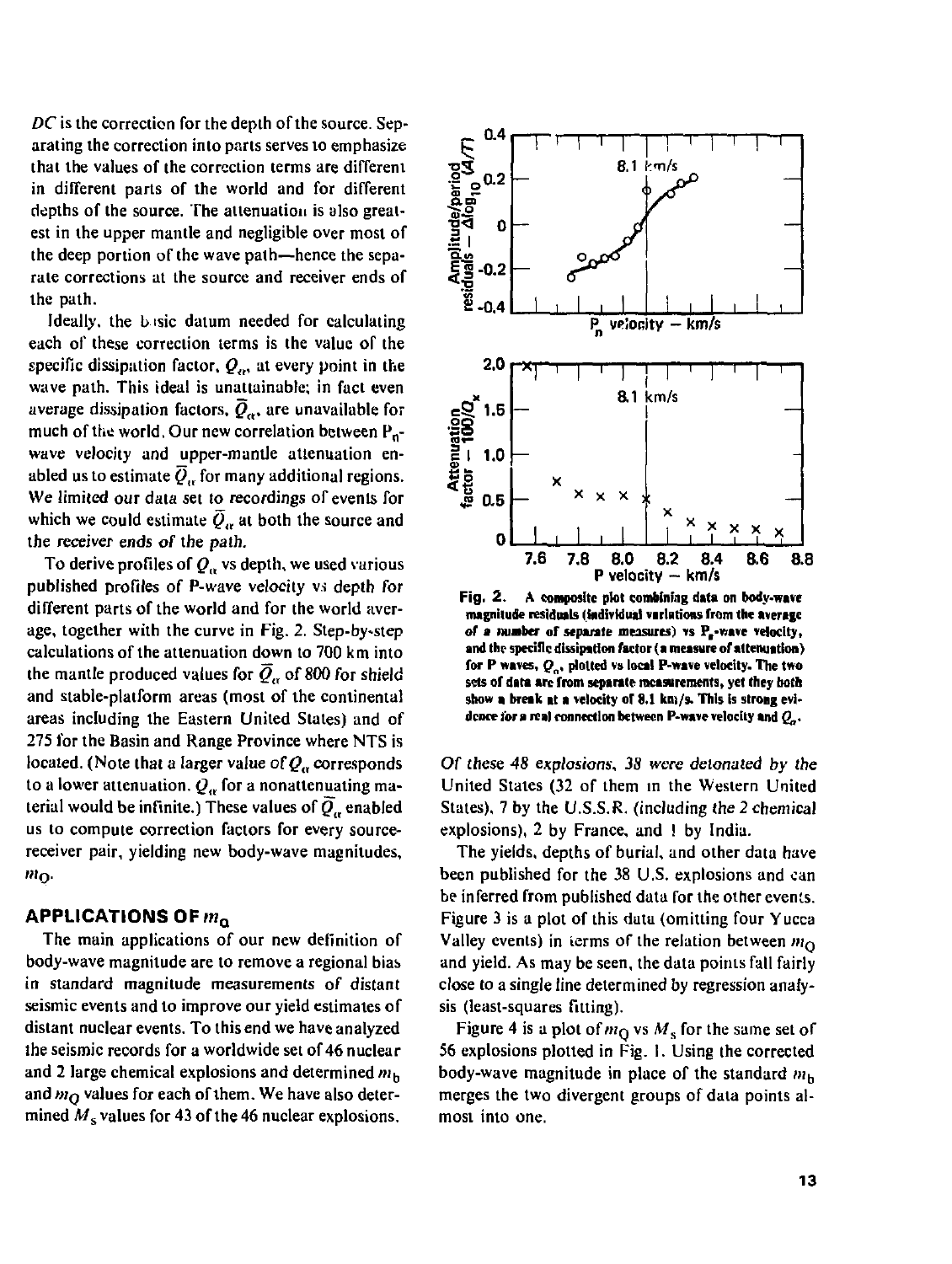



The  $m_{\rm b}$ : M, relation, commonly used for distinguishing between explosive events and earthquakes, is anomalous for explosions in the Western United States compared with the relation for explosions in other testing areas of the world. There is considerable evidence that relatively high body-wave attenuation in the upper mantle beneath the Western United States is a principal cause of the different  $m_h$ :  $M_s$  relation for NTS explosions.

We have detected a strong correlation between seismic absorption in the upper mantle and the velocity of P<sub>n</sub> waves just below the Mohorovicic discontinuity. We have developed an empirical method of bedy-wave magnitude correction that includes corrections for attenuation at the receiver and at the source, plus a source-depth correction to account for interference effects in the P-wave arrival. We designate the resulting corrected body-wave magnitude  $m<sub>O</sub>$ , to distinguish it from previous definitions of body-wave magnitude, m<sub>h</sub>.

We have determined  $m<sub>O</sub>$  values for a worldwide set of large explosions for which yield data are available. We found that a single  $m<sub>O</sub>$ ; yield relation is a fair fit to the data for all explosions with high seismic coupling, but that two  $m<sub>O</sub>$ ; yield relations are a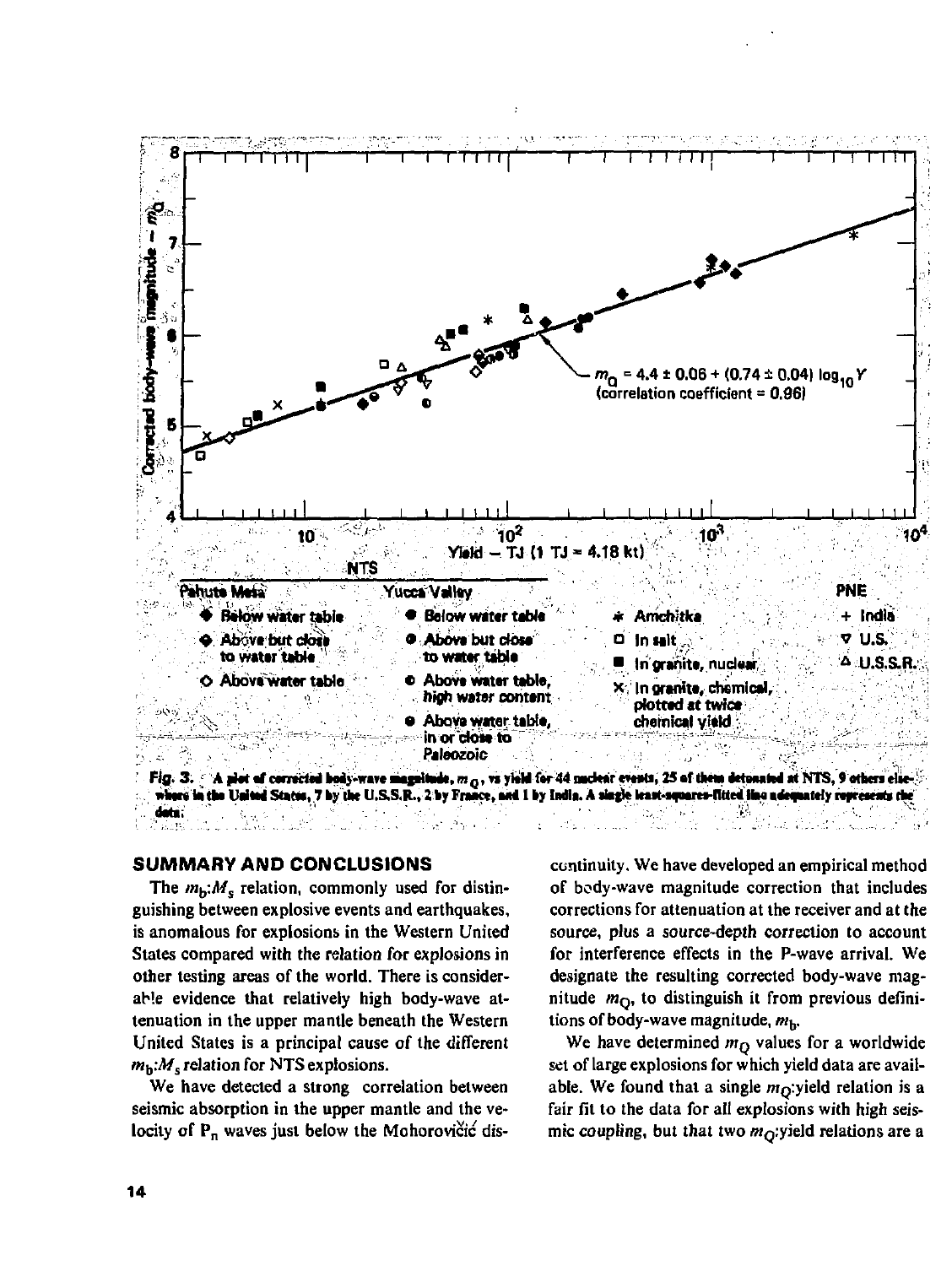

better fit to the data. The differences in the two sets of explosions appear to have more to do with coupling than with attenuation in the upper mantle.

Finally, we found that the explosions in our data set, including those at NTS, have a common  $m_0$ :  $M_s$ relation with explosions in other parts of the world. We also reexamined previously published studies that showed anomalous  $m_b$ : $M_s$  relations for NTS explosions compared to explosions on Amchitka and in the U.S.S.R. and showed that they too have a common  $m_0$ :  $M_s$  relation. These observations suggest the possibility of a universal magnitude, useful in the analysis of explosions and earthquakes anywhere in the world.

Key Words: compressional (P) waves: Ravleigh waves: seismic detection and measurement; seismic waves-propagation.

#### **NOTES AND REFERENCES**

1. See for example, R. C. Leiberman and P. W. Pomeroy, "Relative Excitation of Surface Waves by Earthquakes and Underground Explosions," J. Geophys. Res. 74, 1575 (1969); and P. W. Basham, "Canadian Magnitudes of Earthquakes and Nuclear Explosions in South-Western North America.' Geophys. J. R. Astr. Soc. 17, 1 (1969).

- These include R. W. Ward and M. N. Toksoz. "Causes of  $2.$ Regional Variation of Magnitudes," Bull. Seismol. Soc. Am. 61. 649 (1971); M. N. Toksoz and H. H. Kehrer. "Tectonic Strain Release by Underground Nuclear Explosions and Its Effect on Seismic Discrimination," Geophys. J. R. Astr. Soc. 31, 141 (1972); and R. P. Masse, "Radiation of Rayleigh-Wave Energy from Nuclear Fxplosions and Collapse in Southern Nevada," Geophys. J. R. Astr. Soc. 32, 155 (1973).
- 3. Representative work includes that of J. F. Evernden and J. Filson, "Regional Dependence of Surface-Wave versus Body-Wave Magnitudes," J. Geophys. Res. 76, 3303 (1971); P. D. Marshall and P. W. Basham, "Discrimination Between Earthquakes and Underground Explosions Employing an Improved M, Scale," Geophys J. R. Astr. Soc. 28, 431 (1972); and A. Douglas, P. D. Marshall, P. G. Biggs, J. B. Young, and C. Blamey, "P Signal Complexity Reexamined," Geopleys. J. R. Astr. Soc. 33, 195 (1973).
- $4.$ P. D. Marshall, D. L. Springer, and H. C. Rodean, Magnitude Corrections for Attenuation in the Upper Mantle, Lawrence Livermore Laboratory, Rept. UCRL-80423  $(1977).$
- 5. Such studies include those of P. Molnar and J. Oliver. "Lateral Variations of Attenuation in the Upper Mantle and Discontinuities in the Lithosphere," J. Geophys. Res. 74, 2648 (1969); S. C. Solomon and M. N. Toksoz, "Lateral Variation of Attenuation of P and S Waves Beneath the United States," Bull. Seismol. Soc. Am. 61, 27 (1970); J. F. Evernden and D. M. Clark, "Study of Teleseismic P. H-Amplitude Data," Phys. Earth Planet. Interiors 4, 24 (1970); and S. C. Solomon, "On Q and Seismic Discrimination," Geophys. J. R. Astr. Soc. 31, 163 (1972).
- 6. Z. A. Der, R. P. Masse, and *!*, P. Gurski, "Regional Attenuation of Short-Period P and S Waves in the United States," Geophys. J. R. Astr. Soc. 40, 85 (1975).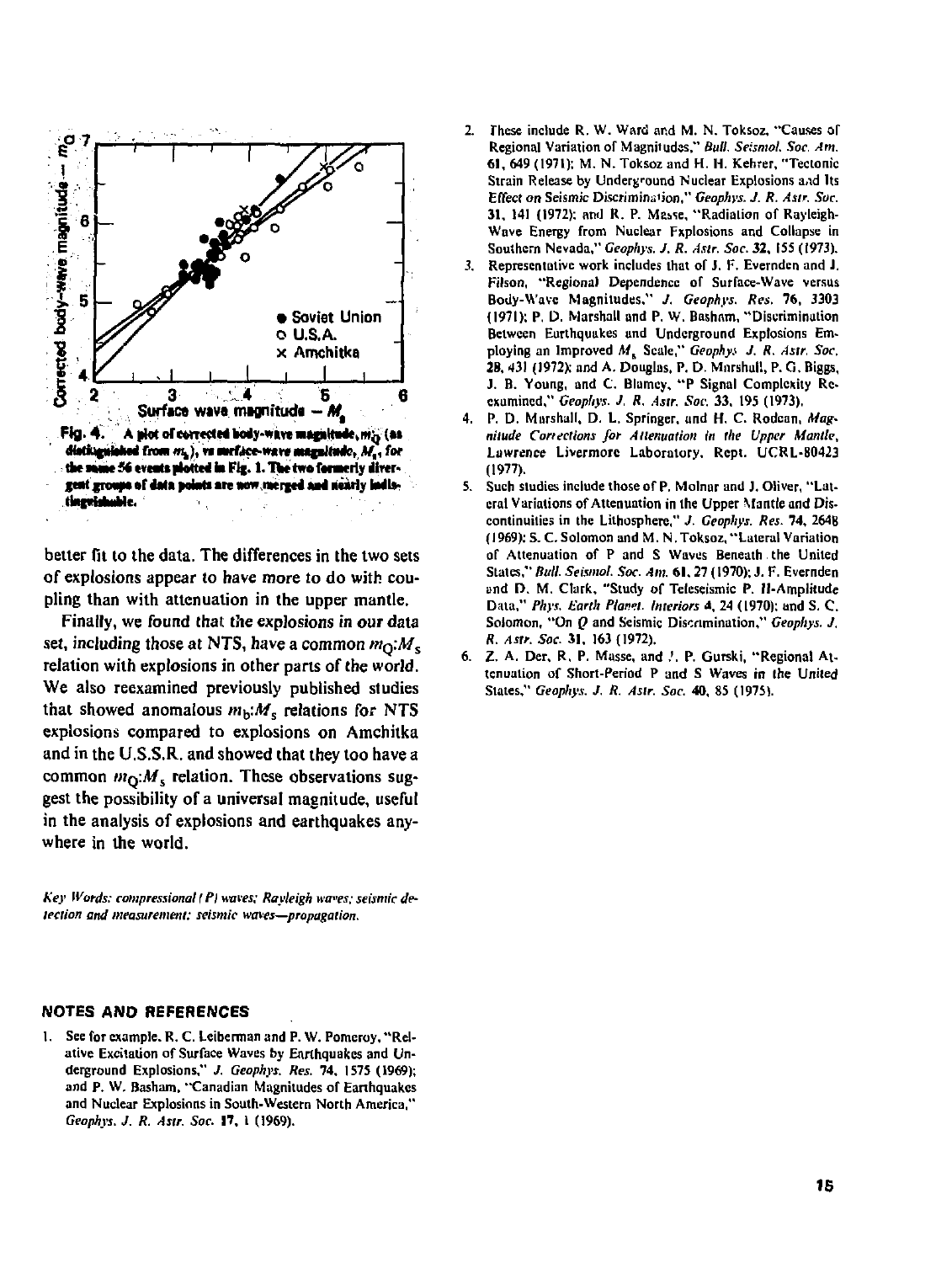## **RTNS: A Tool for Studying Neutron Damage**

The high fluxes of 14-MeV neut.ons produced by fusion reactors cause materials damage problems that **affect reactor feasibility, economics, and safety. Al-** i though a body of neutron damage data has been developed in the fission reactor program, we-need still **more information'to guide materials selection for the first demonstration fusion reactor.** 

**AVe-have been studying damage processes induced** by 14-MeV neutrons for approximately four years at **LLL's RTNS-1 (Rotating Target Neutron Source). The RTNS-I is the most intense 14-MeV neutron**  source in the world, producing  $6 \times 10^{12}$  14-MeV **neutrons per second. By extrapolating the technology of this source, we hava designee), a facility** 'with **two** \ new neutron sources (RTNS-II) to produce 4  $\times$  10  $^{12}$ **neutrons per second. Construction of these sources and the research facility that houses them is nearing**  completion. The new facility will be operated by LLL **as a national center for fusion reactor materials research,** 

The successes obtained with magnetic confinement of plasmas in tokamak devices, first in the Soviet Union and then in the United States, led in the early 1970's to the decision to accelerate the U.S. program to produce fusion power reactors. The resulting effort was structured into two subprograms: one to address the remaining physics uncertainties

-is needed of plasma confinement and the other to address the engineering feasibility of fusion reactors. Of the engineering problems associated with fusion reactors, one of the most difficult to study without having a working fusion test reactor is the damage produced by the  $14-MeV$  neutrons from the  $T(d,n)$  reaction.

; *WllieA-*

In any of the currently proposed magnetic or inertial confinement fusion reactors, the flux of 14-MeV neutrons at the inner wall of the reactor will be about 10<sup>14</sup>  $n/cm<sup>2</sup>$  s. Although this flux is over an order of magnitude below that typical in fission power reactors (1 to  $3 \times 10^{15}$  n/cm<sup>2</sup>·s), the average energy of fission neutrons is so much lower (below 1 MeV even for fast breeder reactors) that the damage processes may be significantly different. This difference in energy prevents us from extrapolating confidently from fission reactor experience.

Neutrons damage reactor materials in several ways. Energetic atoms recoiling from collisions with neutrons produce cascades of vacancies and interstitial atoms in the material lattice. Helium and hydrogen are produced when neutrons interact with atoms of the material through  $(n,\alpha)$  and  $(n,p)$  reactions. Vacancies may aggregate into voids, gas bubbles may form and grow, and interstitial migration may change alloy microstructure. These processes result in changes in the physical and electrical properties of materials. Materials such as superconductors may fail, or the strength of structural or radiological-containment components may be reduced below an acceptable level. Near the surface of the material, energetic recoil atoms may escape

**\**   $Z_{\omega as}$  designed

*Contact Jay Davis I422-IS89) for further information on this article.*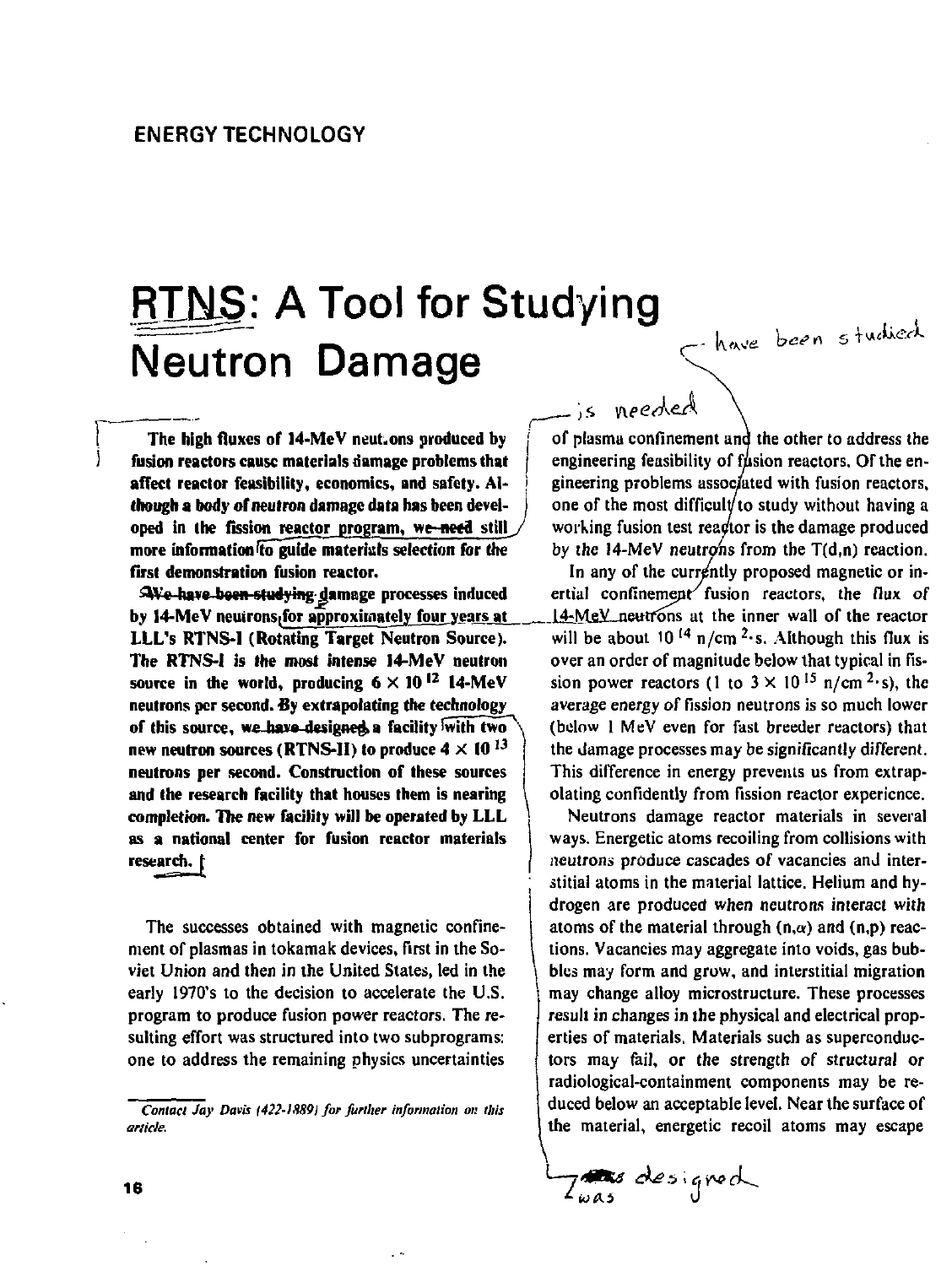completely (sputtering) or the lids of gas bubbles may break off (exfoliation). Release of such material into a plasma could cool it and quench the thermonuclear burn. Gross modification of surface features causing increased gas absorption or release, insulator failure, or damage to the final optics of lasers could have similarly unacceptable results.

LLL"s involvement with intense 14-MeV sources began in 1966 with the installation 01 the 1CT (Insulating Core Transformer) accelerator (Fig. I). As originally installed, this 400-keV air-insulated machine could produce an 8-mA beam of atomic deuterons (D  $^+$ ). By bombarding a target of tritium ab sorbed in titanium, we could produce a 14-MeV



**Fig. 1 . Dcuteron accelerator fo <sup>r</sup> the RTNS-I source The targe alumfnum high-railage terminal on the left contains the deuteron Ion**  source and the power supplies that drive it. In operation, this machine accelerates a 400-keV deuteron beam through an accelerating column **that is surround** *by* **cylindrical rings to produce a smooth electrostatic surface. The 400-keV deuteron beam then passes from the diffusion**  pump stand at the center of the picture through the evacuated-beam transport system out to the right to the target room in which the rotating **tritium target is placed.**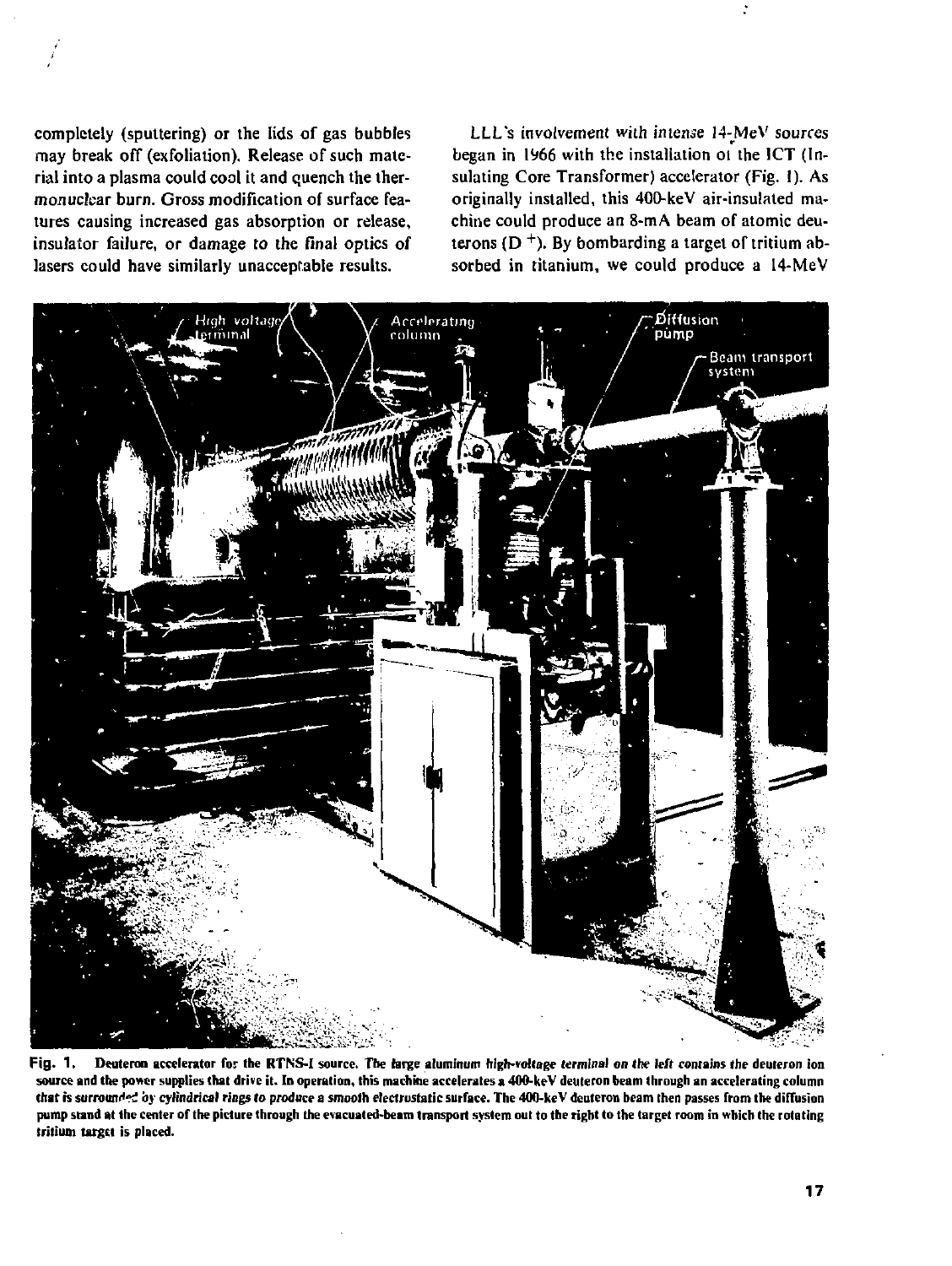Table 1. Livermore neutron source parameters.

|                                     | <b>RTNS-I</b><br>1976 | RTNS-II<br>1978      |
|-------------------------------------|-----------------------|----------------------|
| Beam eners . keV                    | 400                   | 400                  |
| Target current, mA                  | 25                    | 150                  |
| Spot size, mm                       | 6.1                   | 10                   |
| Target diameter, cm                 | 23                    | 50                   |
| Target speed, rpm                   | 1100                  | 5000                 |
| Source strength, n/s                | $6 \times 10^{12}$    | $4 \times 10^{13}$   |
| Maximum flux, n/cm <sup>2</sup> · s | $1.7 \times 10^{12}$  | $1.0 \times 10^{13}$ |
| Target lifetime, hr                 | 100                   | 100                  |

neutron source strength of 2  $\times$  10  $^{12}$  n/s. To prevent the power deposited in the target from raising the temperature to such an extent that excessive tritium is released, we rotate the target at 1100 rpm with its back surface in water, Although this source was developed primarily for weapons-related neutronics work, interest in fusion materials damage problems led to its upgrading in the early 1970's. By 1974, a source strength of  $6 \times 10^{12}$  n/s was produced with a peak flux of  $1.7 \times 10^{12}$  n/cm <sup>2</sup> s available.

Using the RTNS-I source, experimenters from LLL and other laboratories measured sputtering coefficients, hardening of metals (measured by change in yield strength of sample), and change of critical current in superconductors resulting from 14-MeV neutron irradiation. The results of these measurements indicate that damage processes that depend on total defect production scale about as expected with neutron energy. Damage processes dependent on the type and distribution of clustered defects do not scale as expected. Change in lattice parameters, detailed microstruclure, yield strength, superconducting properties, and optical absorption do not scale with damage energy deposited. Although these experiments were hampered by the low flux available (maximum fluence to date in an experiment has been about  $2 \times 10^{-17}$  n/cm <sup>2</sup>), their results demonstrated that simple extrapolation of fission reactor experience is inadequate for fusion reactor design decisions.

To provide for fusion neutron irradiations and to overcome the flux limitations of the RTNS-I



source, in 1973 LLL proposed the construction of a new *neulron* source facility containing two improved sources based upon the rotating target technique. Design source strength was projected at  $4 \times 10^{13}$  n/s with a peak flux of  $1.0 \times 10^{13}$  $n/cm<sup>2</sup>$  s. LLL proposed to operate this facility, called the RTNS-II facility, as a national center for fusion reactor materials research under the auspices of the Office of Fusion Energy.

The main parameters of the RTNS-II neutron sources are compared to those of the RTNS-I source in Table 1. The estimated cost of construction of the new facility and the neutron sources is SS million. This funding was provided as a line item in the FY 1976 federal budget. Design of the facility began in March of 1976; procurement began in May of that year and construction started in August. We estimate that the project will be completed in July of 1978.

#### **RTNS-II FACILITY**

**Physical Plant.** The physical plant for the RTNS-II Facility serves two functions: to contain the primary and secondary radiation resulting from operation of the neutron sources and to provide control and support areas for work on both unirradiated and irradiated components of the sources and experimental apparatus. The facility is shown in Fig. 2. The primary radiation from the neutron sources will be contained by concrete walls 2.5 m thick around the target rooms in which neutrons are produced. (The door to one of the target rooms is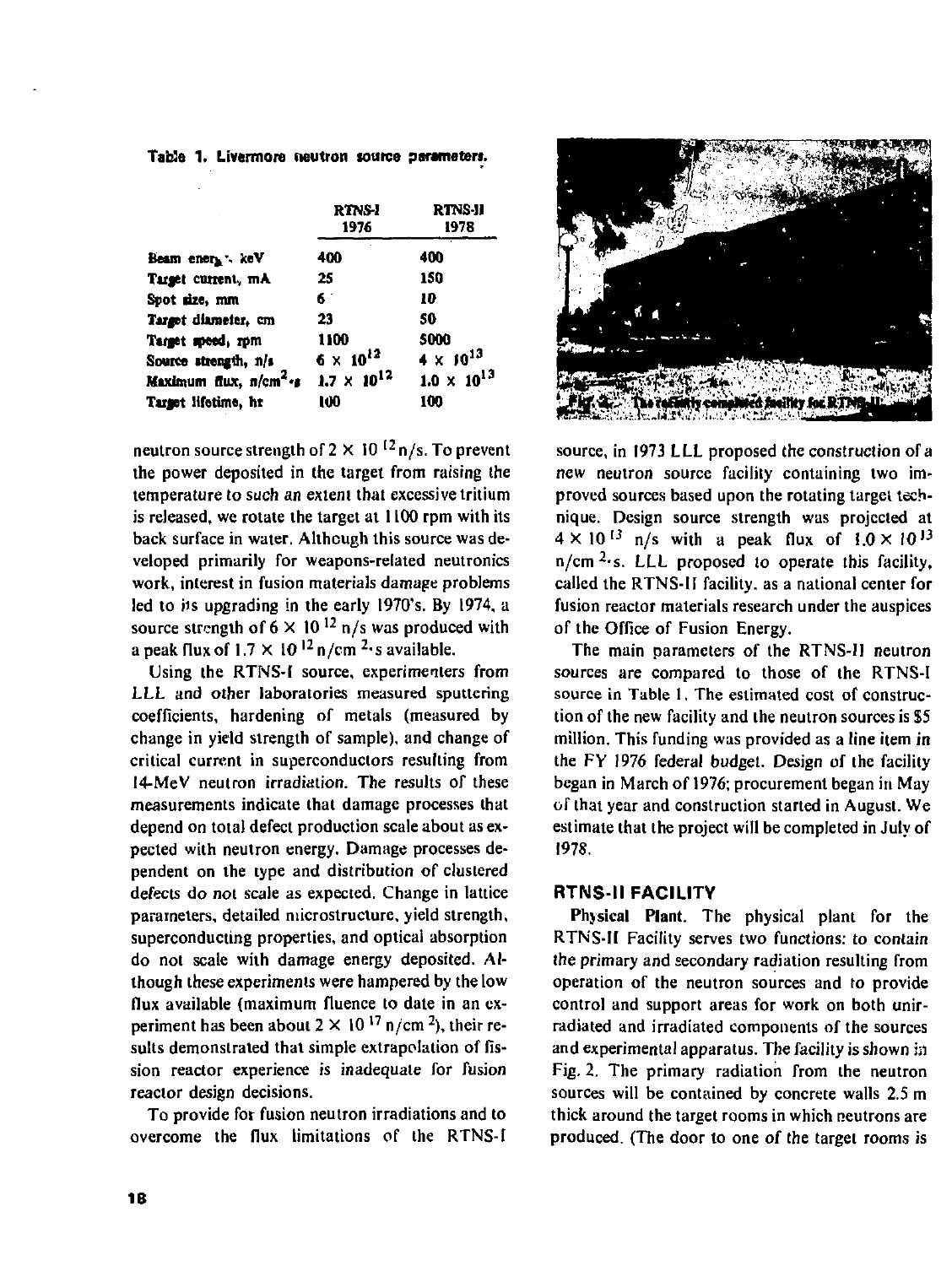shown in Fig. 3.) Access lo the accelerators, target rooms, and hot work areas of the facility is limited and controlled by the source operators.

To minimize the dangers of handling irradiated equipment, we provide a hot cell and hot work room for servicing and storing these activated materials. Activated apparatus is moved from the target rooms to the hot cell by a remote handling system able to place a 3-Mg package with 0.5-cm accuracy. Because the tritium targets outgas approximately 370 GBq (10 Ci) of tritium per hour during normal operation, t.ie exhaust of all vacuum systems on the accelerators must be collected and passed through a tritium scrubber. This scrubber converts all hydrogen isotopes to water and traps the water for safe disposal.

Accelerators. The major components in one accelerator and target room are shown in Fig. 4. A

large high-voltage terminal contains the deuteron ion source plus the power supplies and vacuum pumps required to operate this source. The highvoltage terminal is raised to 400 kV by a 300-mA Cockcroft-Walton high-voltage supply. Power lo operate the ion source and all the electronic components in the high-voltage terminal is provided by a 75-kW isolation transformer that feeds three-phase power from ground into the terminal. The ion source selected for these accelerators is a modification of the reflex arc MATS-lll source developed at Livermore as an injector for magnetic confinement experiments. A 90° double focusing magnet is used following the source to separate the  $D^+$  beam from the molecular beam components ( $D<sup>+</sup>$ ,  $D<sup>+</sup>$ ) that are also produced by the source. This arrangement allows the accelerating column and the beam transport system for the accelerator to be optimized for a



**Fig. 3 . Shielding door to one of the target rooms in the RTN'S-II facility. The door is about 2.5 m thick, 3.5 m wide at the outside, and 2 m wide on the inside face. This door swings on hinges and weighs approximately 44 Mg. When in use, experimental equipment and target assemblies for the RTNS-11 sources will be moved from a hot work area through this door into the target room for irradiation under remote control. During this process, the door will be operated from a remote location.**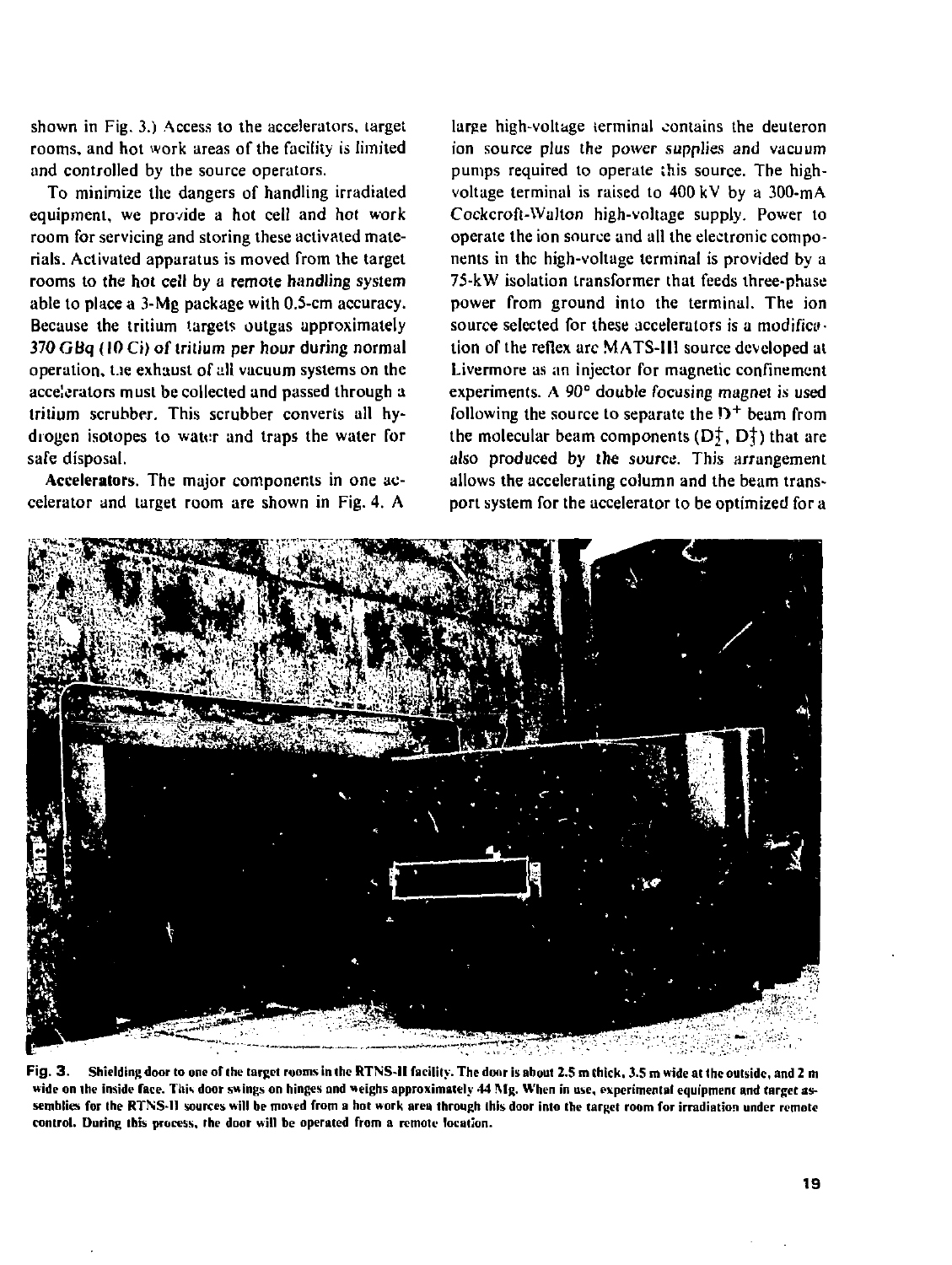

single ion species.

A cutaway view of the high-voltage terminal (Fig. 5) shows the ion source and the accelerating column through which the ion beam passes as it moves from the 400-keV terminal to ground. The vacuum envelope of the acceleration column was fabricated at LLL by vacuum-brazing alumina insulating rings to copper electrodes. The active length of the column (the region through which the beam actually accelerates) is shorter than the outside length of the envelope (25 cm vs 80 cm). Intermediate electrodes of copper coated with chrome are used to connect the outer copper electrodes (to

which the resistor string is connected) to the inner molybdenum electrodes that shape the field in which the deuterons are accelerated.

A major design problem in the construction of the RTNS-ll neutron sources is to minimize the possible consequences of the ion beam from the accelerator being misdirected onto a component of the accelerator. Since the power density of this beam is 75 kW/cm<sup>2</sup>, the beam will melt any material on which it is directed except for the rotating target. Our solution to the problem is to design the acceleration column and beam transport system to deliver to the target virtually all of the ion beam in-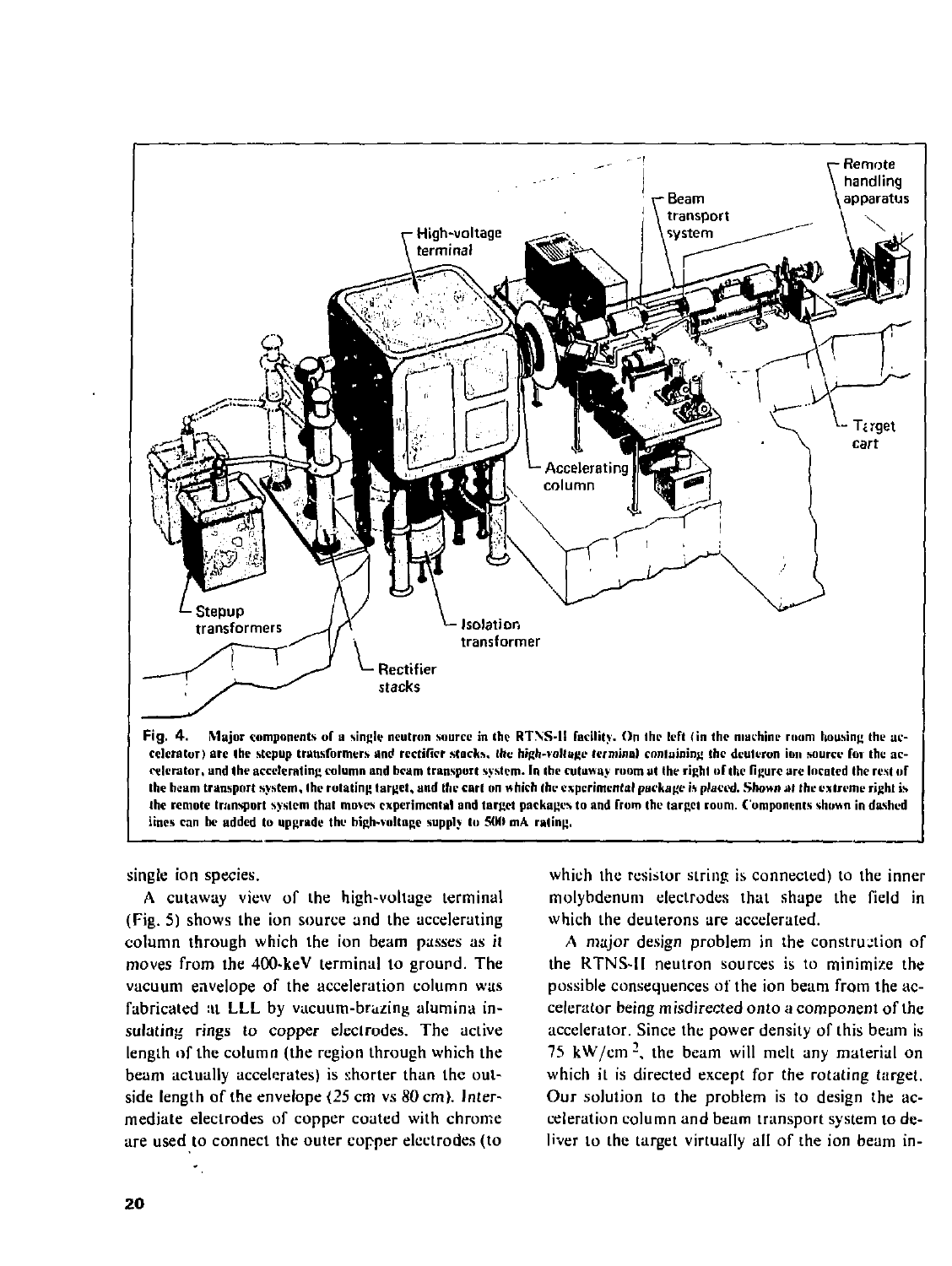

jected into the accelerating column. Limiting apertures of pyrolytic graphite are used at places in the beam transport system where the ion beam is diffuse. These apertures can stand power deposition of a few  $kW/cm<sup>2</sup>$  and are thus useful to limit the outer edge of the ion beam. Diagnostic devices that determine the beam current and beam position without interacting with the beam have been developed. Beam current is monitored by measuring the dc magnetic field produced by the beam. Beam position is determined by viewing the recombination radiation produced when the beam ionizes residual gas in the beam transport system.

To test the design of the many accelerator subsystems, we conducted a full-scale test with one accelerator (Fig. 6). Because the test enclosure does

not have neutron shielding, the beam accelerated must be  $H_2^+$  rather than  $D^+$  (For purposes of testing the accelerator, these two beams are equivalent.) Tests of all accelerator systems to date have been successful. Ion beams of up to 50 mA have been produced at energies up lo 250 keV. Nonintcractivc beam-monitoring devices have been tested successfully, as has the design of the ion source acceleration column and beam transport system. Tests using a deuterium-loaded rotating target are to begin shortly.

**Target System.** Allhough we are investigating materials with better hydriding and thermal properties, the initial neutron source for the RTNS-ll will be the tritium-in-titanium material used on RTNS-I. To ensure that this material operates in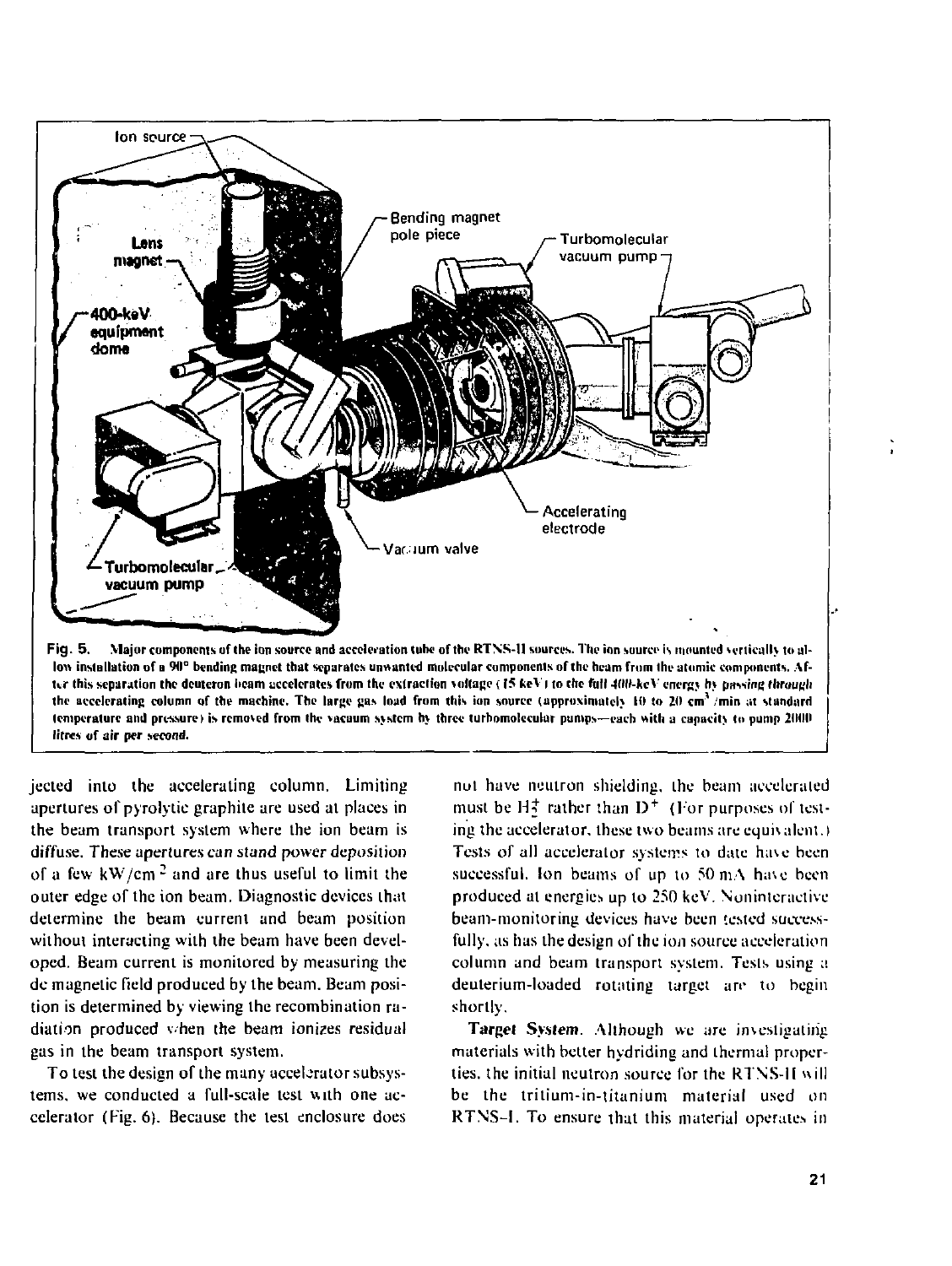

High-voltage terminal and power supplies of the prototype accelerator. To the left are the insulating legs, capacitors, and rectifier Fig. 6. stacks that comprise the Cockeroft-Walton power supply. This power supply is connected to the skin of the high-voltage terminal by a highpower 10 000-92 resistor, which decouples the terminal from the power supply during sparks. The acceleration column and beam transport system enot shown) for this prototype accelerator are located helind the high-voltage terminal at the back of the enclosure.

the same thermal evele on RTNS-II, we have modeled the thermally driven process of tritium dissociation and diffusion in the target. 1medependent temperature profiles of the energy deposition in the farget were calculated using the power density of the beam, the dwell time of the beam on the target element, and the thermal conductivity of both target material and backing. Using these profiles, we calculated the dissociation of titanium tritide and the diffusion of tritium through the target to its front surface. To normalize this calculation to the target lifetimes observed on RTNS-L we added to the calculation a measured surface barrier

to tritium release. The condition under which the target must be operated on RTNS-II was determined by adjusting the speed of the beam past each target element until the tritium release over each thermal cycle was the same as that calculated for RTNS-L To accommodate the increase in power density from 30 kW cm<sup>2</sup> on RTNS-I to the planned 75 kW cm<sup>2</sup> on RTNS-H, we had to increase the target speed from 1100 cm s to 10.000 cm s.

This tenfold increase in target speed was accomplished in two steps. The first was to increase the speed of target rotation from 1100 rpm to 5000 rpm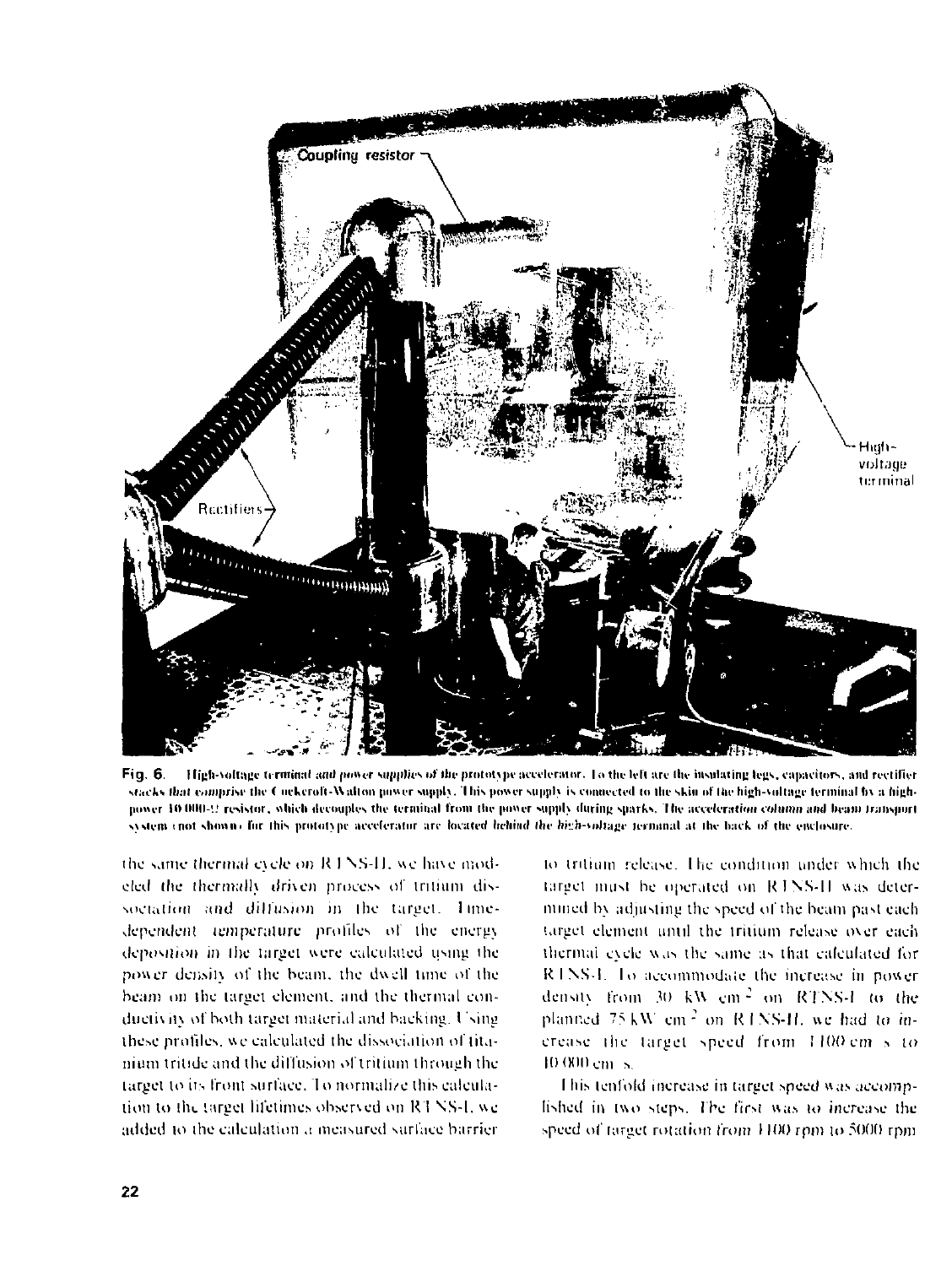

Fig. 7. Prototype of the 50-cm, 5000-rpm v reet system. The test target is mounted on the cart that will be used to carry the target system and experimental apparatus to and from the target room. During irradiation the target assembly is aligned to within I mm of the target surface, which is moving at 5000 rpm.

by replacing the present rotating vacuum seal of stainless steel on piaslic with a diticrentialk pumped air-hearing seal, the second step in increasing the target spued was lo double the target diameter to approximately 50 cm. A full-size test of this system is shown in Fig. 7. The test target is mounted on a prototype ol the carl that will be used to earn expeiimental apparatus and the target to the target room.

To circulate cooling water across the back of the target, we placed the water within etched channels in the back of the target. A section of the mask used to etch these channels is shown in  $I$  ig  $S$ . After etchmg, another sheet of copper is bonded over the channels, and the target is then hydroformed to the desired shape I arget backing materials and the processes of etching, honding, and hydrolorming have been extensively tested in the past two years MI steps of the sequence required to produce 56 cm targets have now been demonstrated.

One remaining detail of the tritium-in-titamum target is poorly understood. During the H00-hour usable lifetime of the target, over twice as much deuterium is injected into the titanium by the deu-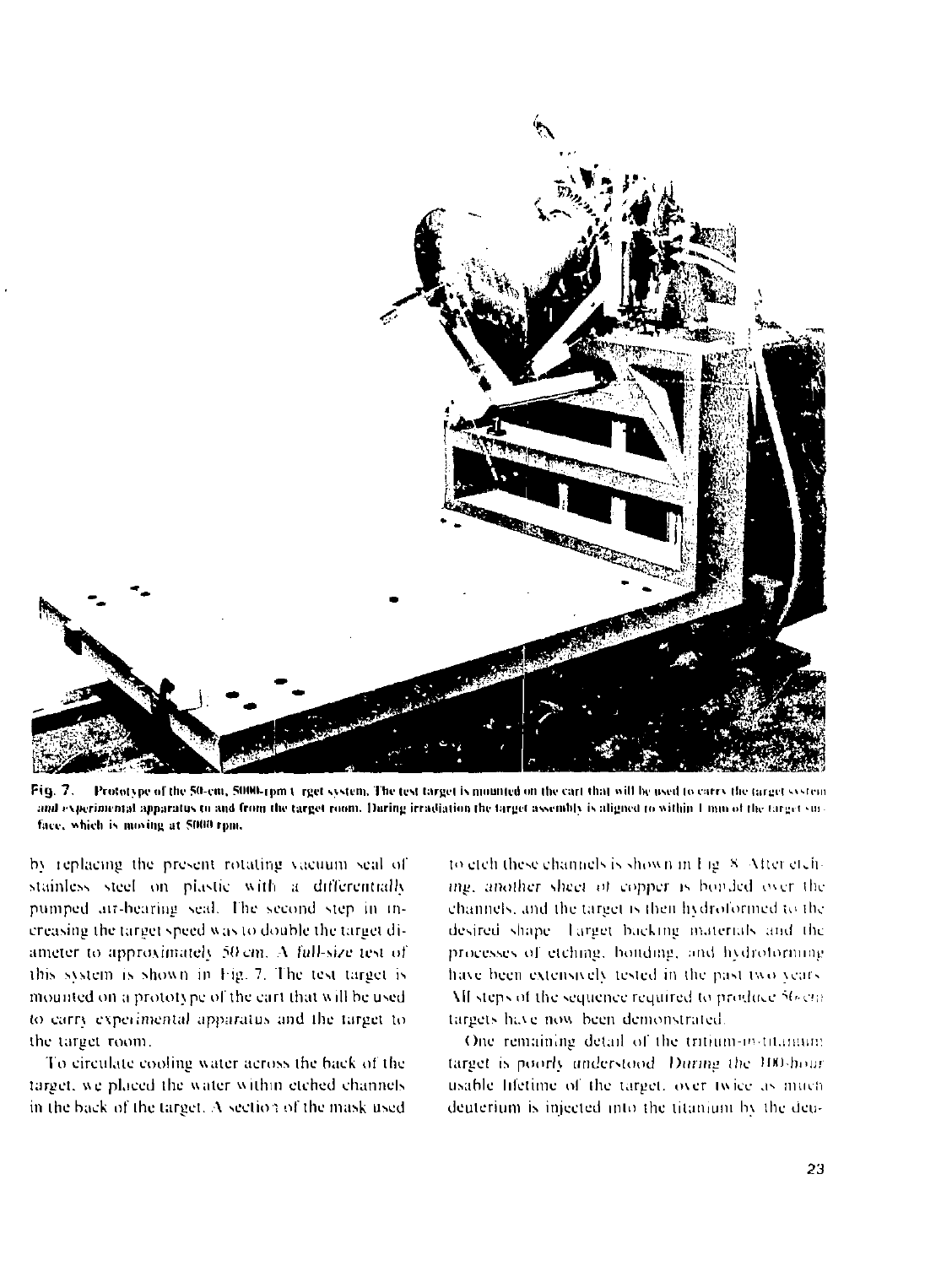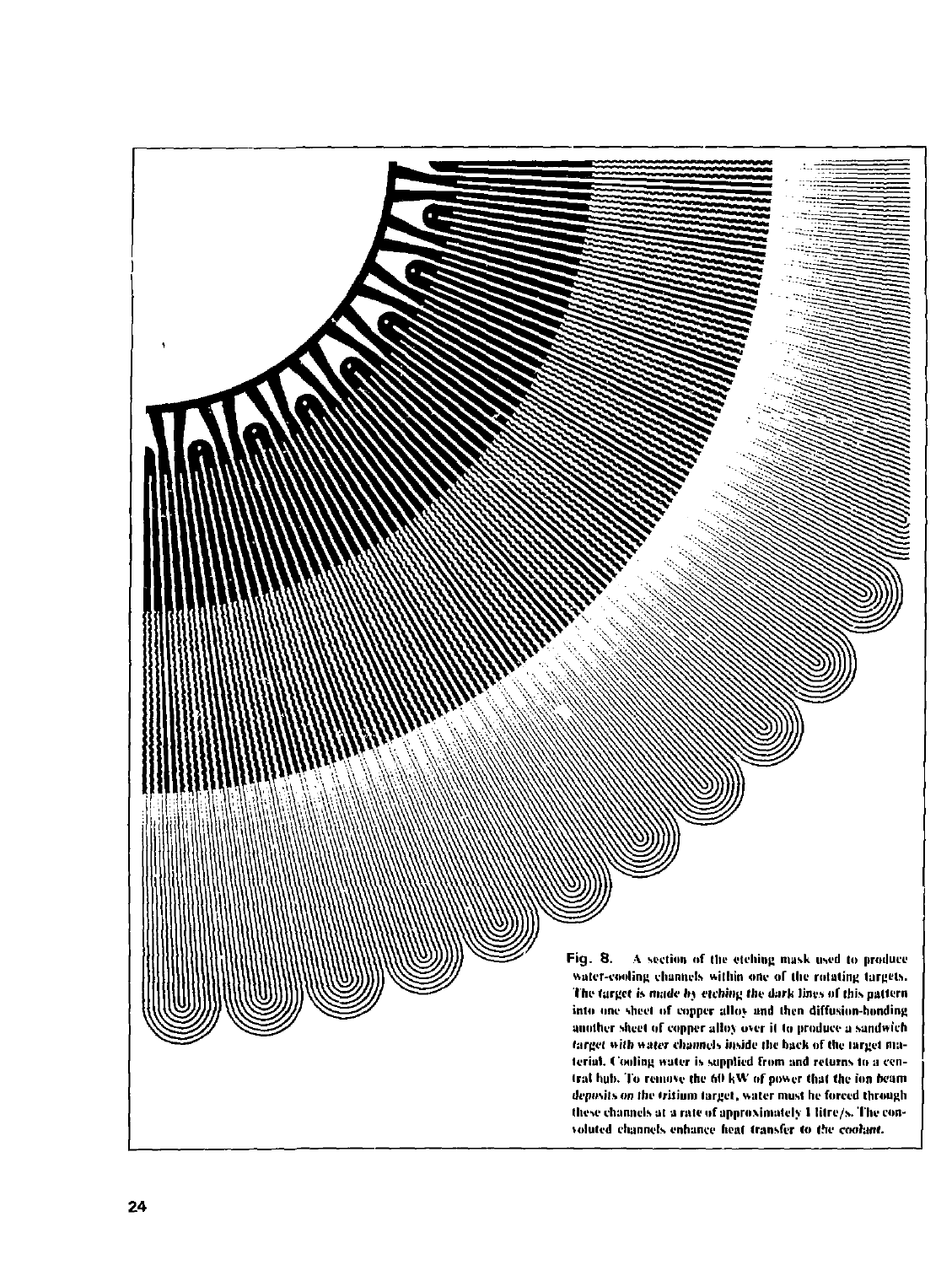teron beam as the original tritium inventory of the target. However, deuterium is released from the target by diffusion at a rate over 10 limes that at which tritium is released. The distribution of tritium remaining in the target is quite nonuniform as a function ol depth in the target and is not that expected from any simple model in which equilibrium mixing and diffusion of hydrogen isotopes is assumed. Successful operation of the RTNS-II sources depends upon the persistence of this behavior at the higher deuleron dose levels the target will experience on RTNS-II.

#### **OTHER NEUTRON SOURCES**

Iwu alternative neutron sources for fusion malerials studies are currently being considered by the Office of *\* usion 1 nerg\. The first, referred to as INS (Intense Neutron Source), has been authorized for construction al the l.os Alamos Scientific Laboratory. This source would focus a 1.5-A beam of I<sup>+</sup> on a supersonic target of D<sub>2</sub> gas to produce a total neutron source strength of  $\bar{1} \times 10^{15}$  n/s. Construction of this neutron source was authorized along with RTNS-II in the FY 1976 federal budget. However, because of budgetary limitations, construction of the INS has not yet began. The current estimated cost of the INS project is S30 million.

Another neutron source, using a different source reaction, was authorized in the FY 1977 federal budget tor construction at the Hanford Engineering Development Laboratory at Hanford, Washington. This source would use a 35-MeV deuteron linac and a liquid-lithium target. Hombarding the lithium target with a 100-mA beam *o[* deulerons can produce a total neutron source strength in excess of  $10^{16}$  n/s. The neutrons produced range in energy from less than  $1 \text{ MeV}$  up to a maximum of about 45 MeV. However, the neutron spectrum has a mean energy of about 14 MeV with a broad maximum near that energy. Such a neutron spectrum may be an acceptable approximation to ihe spectrum in a fusion reactor. The projected cost of this neutron source is \$83 million. Operation is scheduled for five years from the start of construction, which has not yet begun.

These sources may be compared by noting that

the experimental volume of the R 1 NS-II sources is 2 cm  $\frac{3}{2}$  that of the INS is 10 to 50 cm  $\frac{3}{2}$  and that of the Li(d.n) source is  $1000 \text{ cm}^{-3}$ . Construction of the hitler two sources will require advancing the technology of accelerators, beam transport and beam diagnostics, and targets.

#### **FUTURE DEVELOPMENTS**

With initial operation of the first of the two neulron sources in the RTNS-II 1 aeilitv scheduled for .lul\ of this jear. the experimental program in the new facility will begin, first regularlv scheduled materials experiments are planned for October of 1978. The size and extent of this experimental program will depend unon future budgets for the fusion program, The RTNS-II sources were designed with options that allowed them to be upgraded to source strengths of  $10^{-14}$  n/s. Such upgrading would extend the period of usefulness of these sources to the late 1980's

If the neutron sources are not used to capacity by the fusion materials program, experiments in areas such as neutron cancer therapy or technology development for other accelerator-related programs ma\ be possible. The design tools and diagnostic concepts developed during the RTNS-II project may be applicable in areas as diverse as the development of neutral beam sources or direct energy conversion devices for fusion reactors, or the production of high-current pulsed injectors for radiolherapv or spallation breeding accelerators. Operation of these neulron sources and participation in the new and unique materials work to be done with them will give **1.1.1.** a lead role in *•'•* new area of tcchnologv.

A.c. *Mards*, hostan reactors, neutrons -radiation effects, reactor materials, Rotating Target Scutton Source, R13.8

#### **FOR FURTHER READING**

Readers wisliing additional information on intense sources *of* Ingh-energy neutrons should see the special issue of Vuclear In*straments and Methods*. "High I nergy and High Intensity Neuiron Sources." Viid. Instrum. Methods 145. No. 1 (1977).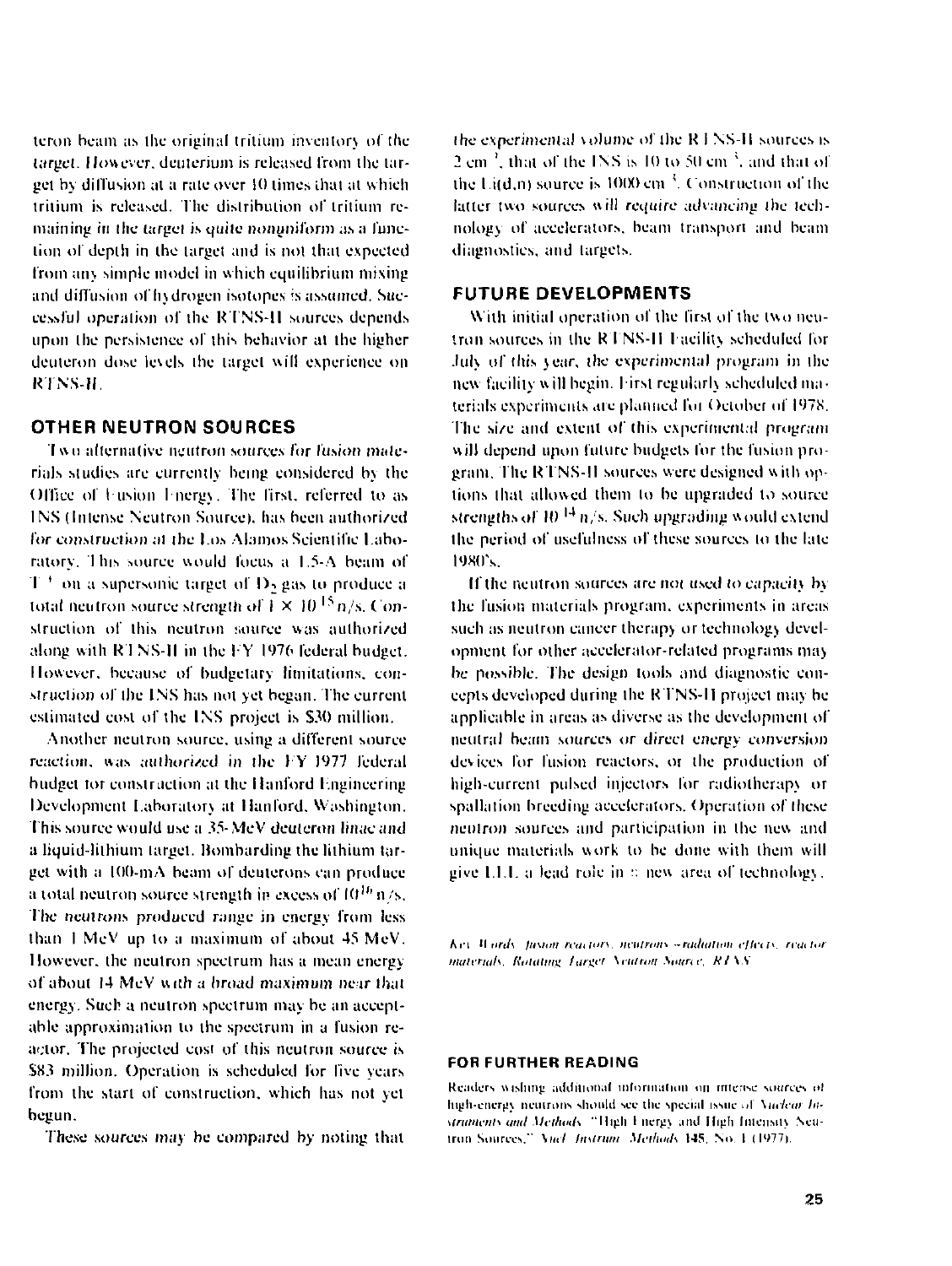### **PAST TITLES**

**Articles in the** *Energy and Technology Review* **have been organized into subject areas approximately corresponding to the Assistant Secretaries' areas of responsibility in the Department of Energy. These subject areas are listed below with references to some recent articles in each category. (A semiannual index appears in the June and December issues.)** 

#### **DEFENSE PROGRAMS**

**Pulsed Sphere Measurements for Weapons and Fusion Reactor Design** *(February 1978)*  **Surface and Passivation Studies of Actinide Metals** *(February 1978)*  **Laser-Induced Molecular Fluorescence for Chemical Analysis** *(January 1978)*  **Zone-Plaic Coded Imaging of Thermonuclear Burn** *(January 1978)*  **A Dissector-Restorer rraming Tube for Recording Very Fast Experiments** *(October 1977)*  **Glasses for High-Power Fusion Lasers** *(September 1977)*  **Laser Fusion Program Overview** *(August 1977)* 

#### **ENERGY RESEARCH**

**Hydrogen Production by Thermochemical Decomposition: The Zinc Selenide Cycle**  *(November/December 1977)* 

#### **ENERGY TECHNOLOGY**

#### **Fusion Energy**

**Mirror Fusion Test Facility** *(October 1977)*  **Neutral Beams for Magnetic Fusion** *(September 1977)*  **TMX: A New Fusion Plasma Experiment** *(July 1977)* 

#### **Nuclear Energy**

**Boiling-Water Reactor Safety Studies** *(February 1978)* 

#### **Solar, Geothermat, and Electric Energy**

**Solar Power for Industrial Process Heat** *(November/December 1977)*  **Taming Geothermal Brines for Electrical Power** *(July 1977)* 

#### **ENVIRONMENT**

**The Ozone Layer: Assessing Man-Made Perturbations** *(January 1978)*  **Safeguards Research: Assessing Material Control and Accounting Systems** *(November/December 1977)*  **Developing Criteria for the Management of Nuclear Wastes** *(October 1977)*  **Microwave Gas Analyzer Development at LLL** *(September 1977)*  **Flow Cytometry in Cervical Cancer Diagnosis** *(July 1977)*